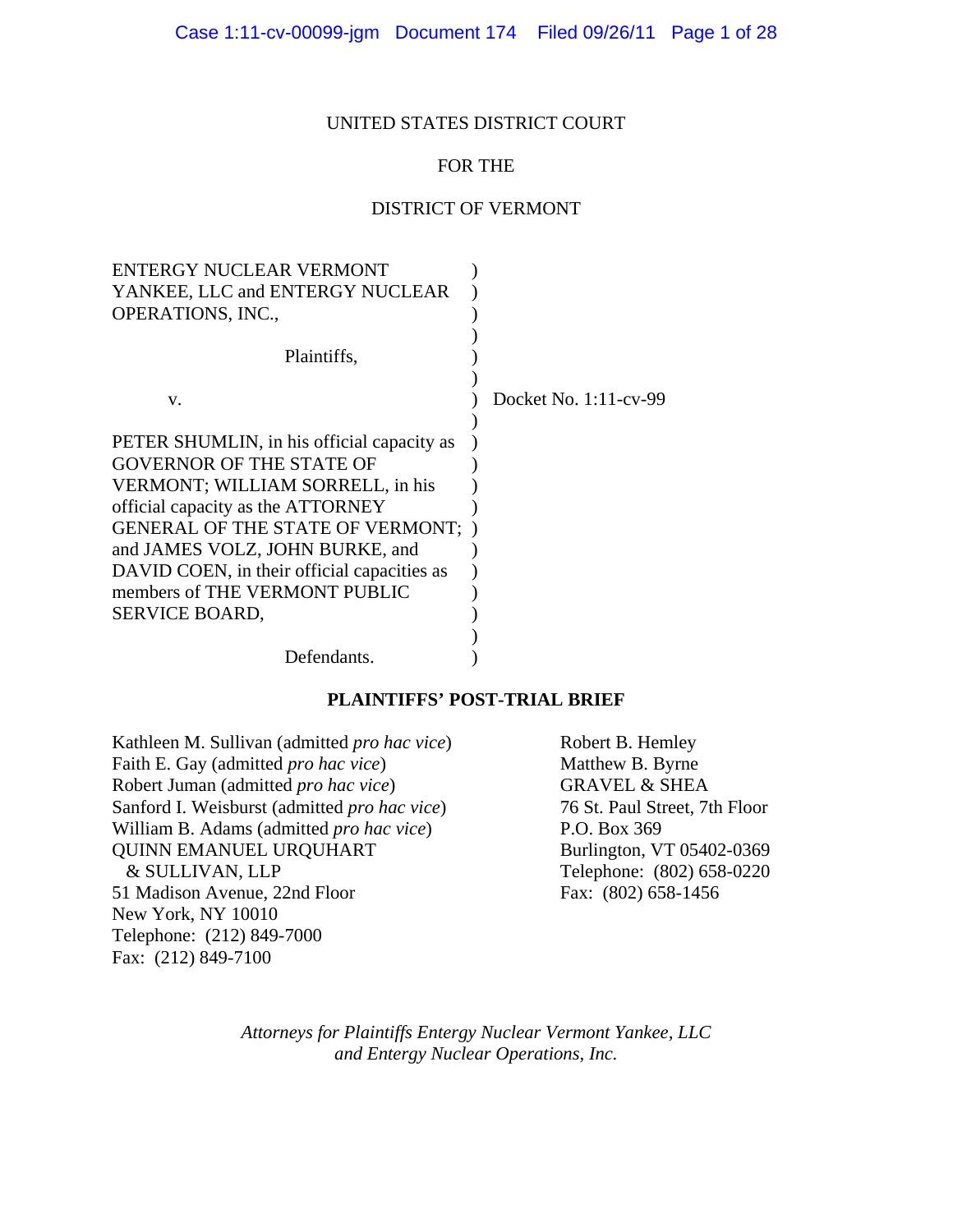# **TABLE OF CONTENTS**

| $\mathbf{I}$ . |                 | DEFENDANTS FAILED TO ESTABLISH THEIR AFFIRMATIVE DEFENSES1                                                                                                                |
|----------------|-----------------|---------------------------------------------------------------------------------------------------------------------------------------------------------------------------|
| II.            |                 | THE PREEMPTED PROVISIONS ADDED BY ACTS 74 AND 160 ARE                                                                                                                     |
| III.           |                 |                                                                                                                                                                           |
| IV.            |                 | THE ATOMIC ENERGY ACT PREEMPTS ACTS 74, 160, AND 189 (Count I)7                                                                                                           |
|                | A.              |                                                                                                                                                                           |
|                | <b>B.</b>       | Direct Evidence Demonstrated That The General Assembly's Purpose In                                                                                                       |
|                | $\mathcal{C}$ . | Defendants Failed To Meet Their Burden To Show That Acts 74, 160,<br>And 189 Would Have Been Enacted Or Applied To Shut Down VY                                           |
| $V_{\cdot}$    |                 | THE FEDERAL POWER ACT AND THE COMMERCE CLAUSE FORBID<br>DEFENDANTS FROM REQUIRING THAT PLAINTIFFS SELL VY'S<br>POWER TO VERMONT UTILITIES AT A BELOW-MARKET PRICE (Counts |
| VI.            |                 |                                                                                                                                                                           |
|                |                 |                                                                                                                                                                           |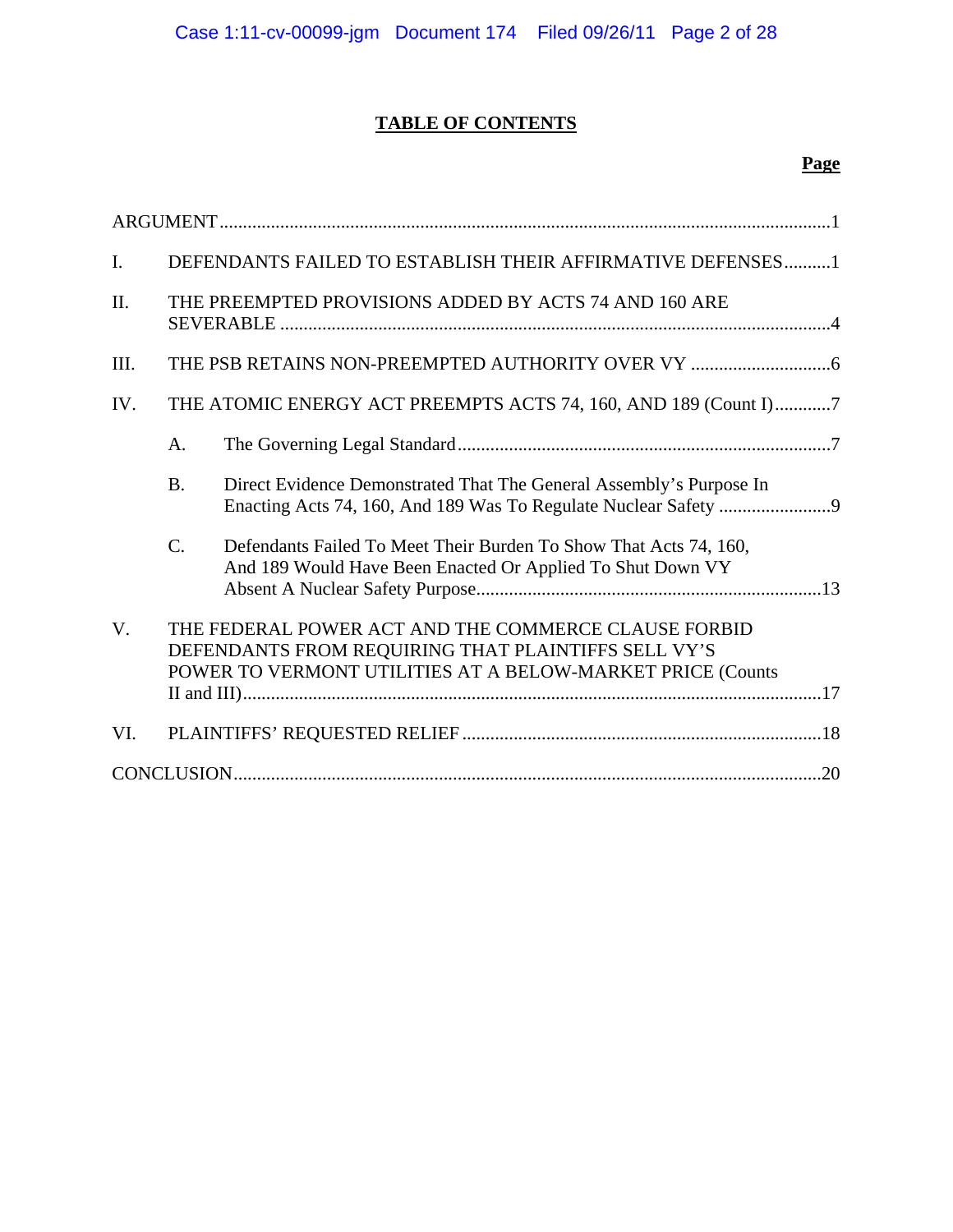## **TABLE OF AUTHORITIES**

## $Page(s)$

## **Cases**

| Ass'n of Surrogates & Supreme Ct. Reporters Within City of N.Y. v. New York, |
|------------------------------------------------------------------------------|
| Boivin v. Town of Addison,                                                   |
| City of Burlington v. N.Y. Times Co.,                                        |
| Cnty. of Suffolk v. Long Island Lighting Co.,                                |
| Corley v. United States,                                                     |
| DePierre v. United States,                                                   |
| DeRosa v. Nat'l Envelope Corp.,                                              |
| Disabled in Action Metro. N.Y. v. Hammons,                                   |
| English v. General Electric Co.,                                             |
| In re Entergy Nuclear Vt. Yankee Discharge Permit,                           |
| In re Estate of Lovell,                                                      |
| Gade v. Nat'l Solid Wastes Mgmt. Ass'n,                                      |
| Greater N.Y. Metro. Food Council, Inc. v. Giuliani,                          |
| Howlett v. Rose,                                                             |
| Kavowras v. N.Y. Times Co.,                                                  |
| Loyal Tire & Auto Ctr., Inc. v. Town of Woodbury,                            |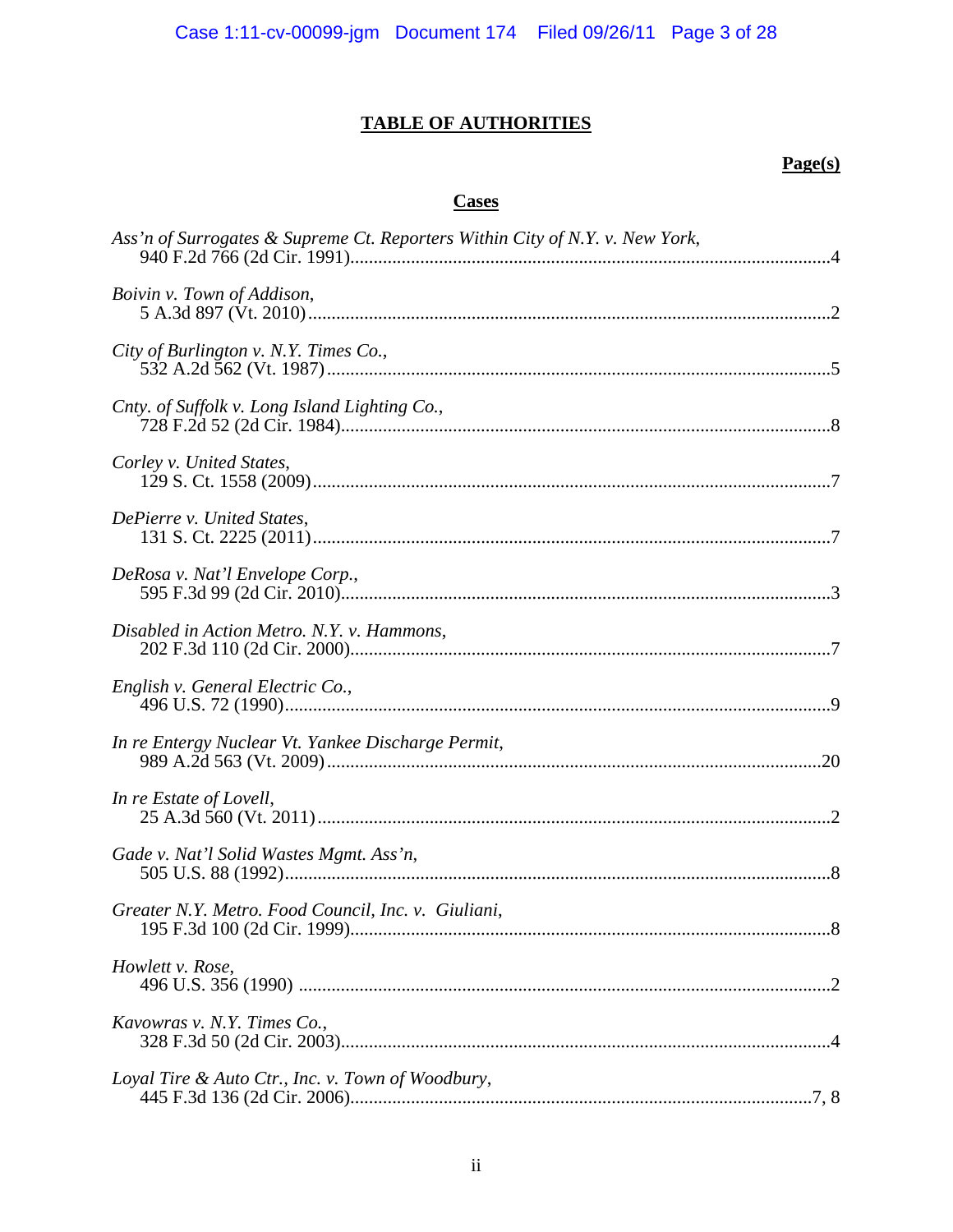| McCreary Cnty. v. Am. Civil Liberties Union of Ky.,               |  |
|-------------------------------------------------------------------|--|
| Me. Yankee Atomic Power Co. v. Bonsey,                            |  |
| Me. Yankee Atomic Power Co. v. Me. Pub. Utils. Comm'n,            |  |
| Mt. Healthy City Sch. Dist. Bd. of Educ. v. Doyle,                |  |
| New Eng. Power Co. v. New Hampshire,                              |  |
| Official Comm. of Unsecured Creditors of PSA, Inc. v. Edwards,    |  |
| Olympic Pipe Line Co. v. City of Seattle,                         |  |
| Pac. Gas & Elec. Co. v. State Energy Res. Conserv. & Dev. Comm'n, |  |
|                                                                   |  |
| In re Proposed Sale of Vermont Yankee Nuclear Power Station,      |  |
| Pub. Util. Dist. No. 1 of Grays Harbor County v. IDACORP Inc.,    |  |
| Reeves v. Sanderson Plumbing Prods., Inc.,                        |  |
| Rockwood v. City of Burlington,                                   |  |
| Skull Valley Band of Goshute Indians v. Nielson,                  |  |
| Starr Farm Beach Campowners Ass'n, Inc. v. Boylan,                |  |
| Tex. Commercial Energy v. TXU Energy, Inc.,                       |  |
| Town of Norwood v. New Eng. Power Co.,                            |  |
| U.S. Trust Co. of N.Y. v. New Jersey,                             |  |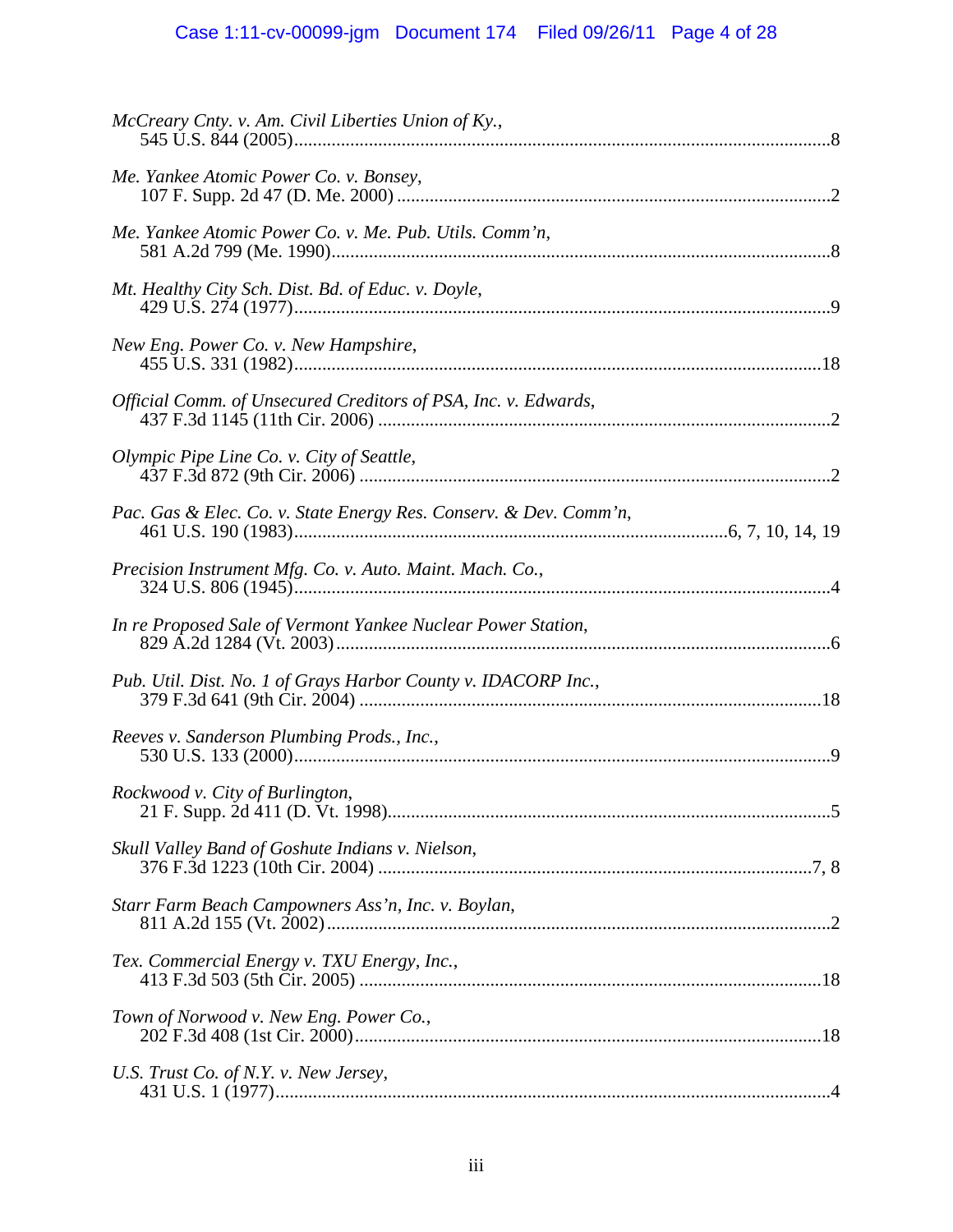## Case 1:11-cv-00099-jgm Document 174 Filed 09/26/11 Page 5 of 28

| Vango Media, Inc. v. City of N.Y.,                                  |  |
|---------------------------------------------------------------------|--|
| Veltri v. Bldg. Serv. 32B-J Pension Fund,                           |  |
| Vermont Right To Life Comm., Inc. v. Sorrell,                       |  |
| Village of Arlington Heights v. Metro. Housing Dev. Corp.,          |  |
| Welfare Fund, New Eng. Health Care Emps. v. Bidwell Care Ctr., LLC, |  |

## **Federal Constitution, Statutes, and Regulations**

## **State Statutes**

|--|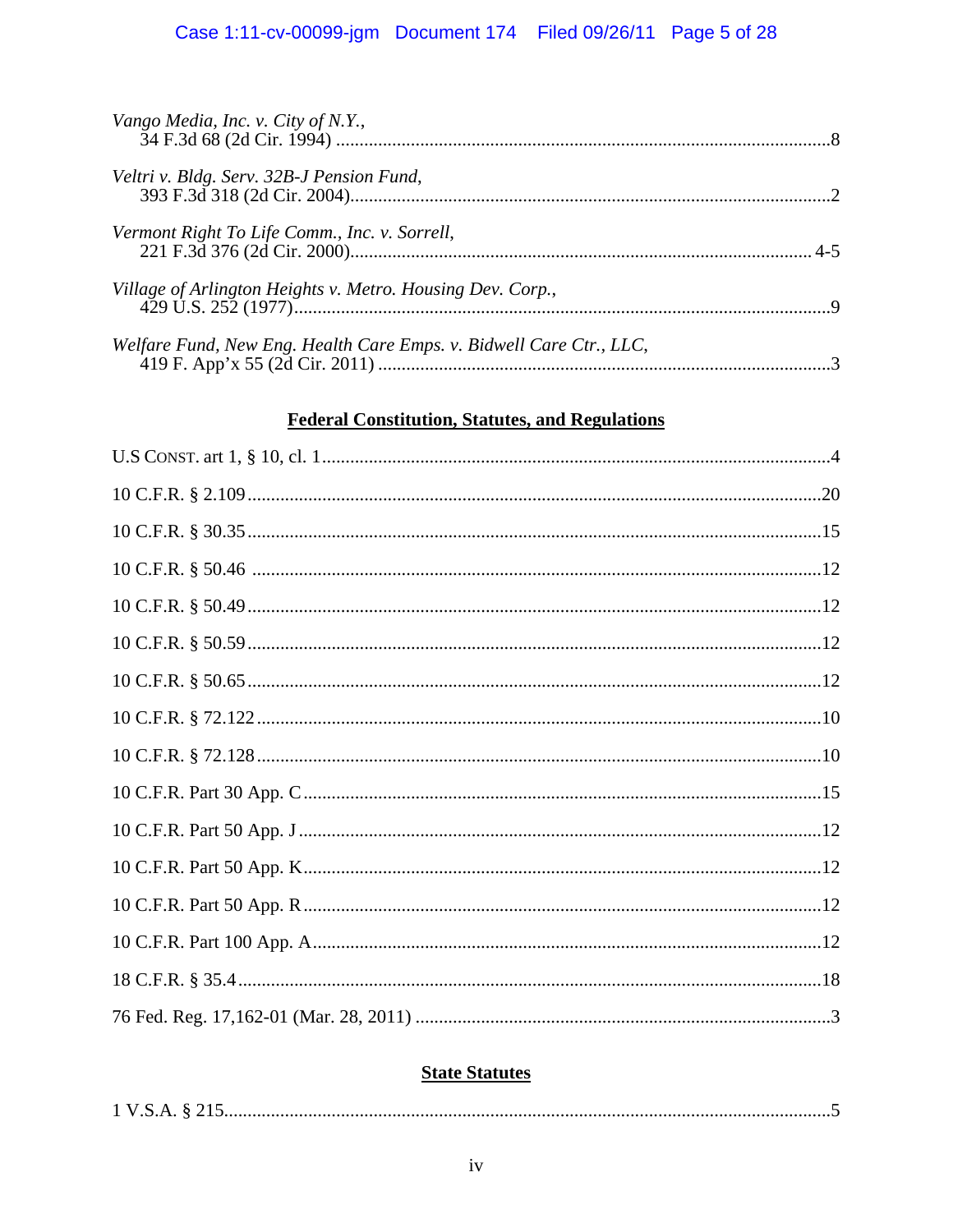# **Other Authorities**

| Entergy Nuclear Fitzpatrick, LLC,    |
|--------------------------------------|
| Entergy Nuclear Vermont Yankee, LLC, |
|                                      |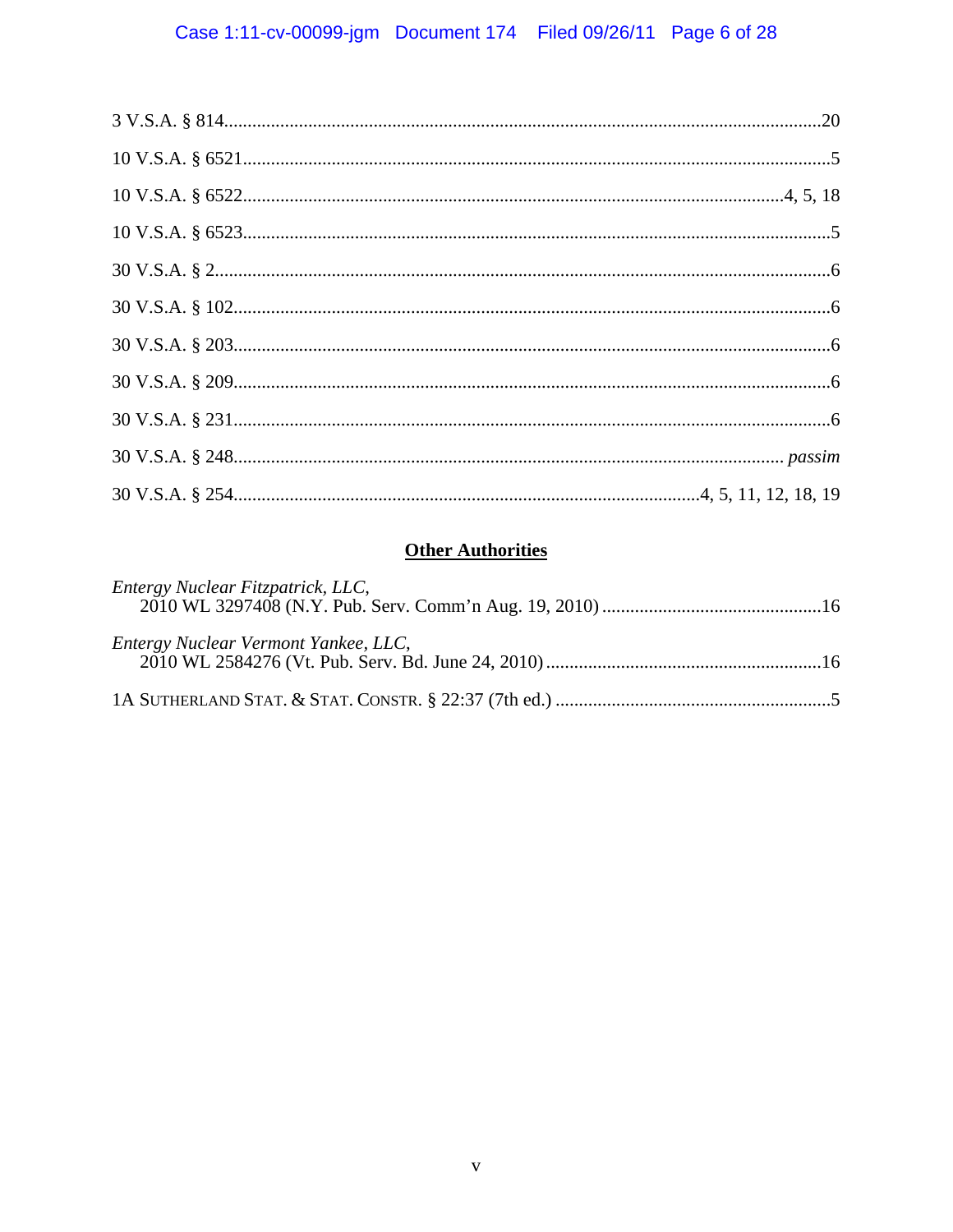### Case 1:11-cv-00099-jgm Document 174 Filed 09/26/11 Page 7 of 28

 Plaintiffs respectfully submit this post-trial brief, *first*, to address the Court's four questions—(1) What is Plaintiffs' response to Defendants' affirmative defenses?; (2) Are Acts 74 and 160 severable from the pre-existing Vermont statutes that they amended?; (3) What Vermont statutes other than Acts 74, 160, and 189 bear on the PSB's authority over VY?; and (4) What relief do Plaintiffs request?—and, *second*, to summarize the key evidence at trial that established each of Plaintiffs' three Counts under the governing legal standards.

#### **ARGUMENT**

### **I. DEFENDANTS FAILED TO ESTABLISH THEIR AFFIRMATIVE DEFENSES**

Contrary to Defendants' assertions (*see* Def. Pretrial Br. (Sept. 4, 2011) ("DPreT"), ECF 143 at 18-25), the evidence did not show any inequitable conduct barring Plaintiffs' preemption challenge. Far from acceding to the *General Assembly*'s seizure of control over the CPG process in Acts 74 and 160, Plaintiffs agreed in the 2002 MOU only to forego a preemption challenge to "the jurisdiction of the *Board*" under then "current law." PX 361 ¶ 12 (emphasis added). Indeed, Entergy raised preemption issues when the PSB was considering dry cask storage. PX 362 at 14. Far from "propos[ing] and lobb[ying] for the bill that ultimately became Act 74," DPreT 21, Plaintiffs sought a much more limited bill, *compare* PX 460, *with* Act 74; Tr. 378:23-  $379:11<sup>1</sup>$ —and did so only after the Vermont Attorney General suddenly opined that a statutory exemption for SNF storage, which Entergy thought was part of the "current law" referenced in the 2002 MOU, Tr. 374:17-375:16, did not apply to Plaintiffs, PX 90A-B (LA 22); PX 95A (LA 22); PX 308; Tr. 375:17-377:2. Far from supporting Act 160, Plaintiffs opposed its enactment. *See, e.g.*, PX 126A (LA 36); PX 128A (LA 40); PX 134C (LA 45); PX 155C

1

<sup>1</sup> Entergy official Jay Thayer's comment that Act 74 was "good news," DX 1225, meant only that "the plant would continue to operate for another four years," Tr. 341:13-19, not that Plaintiffs were happy to be forced to return to the General Assembly for permission to store SNF from post-2012 operations, Tr. 381:24-382:9.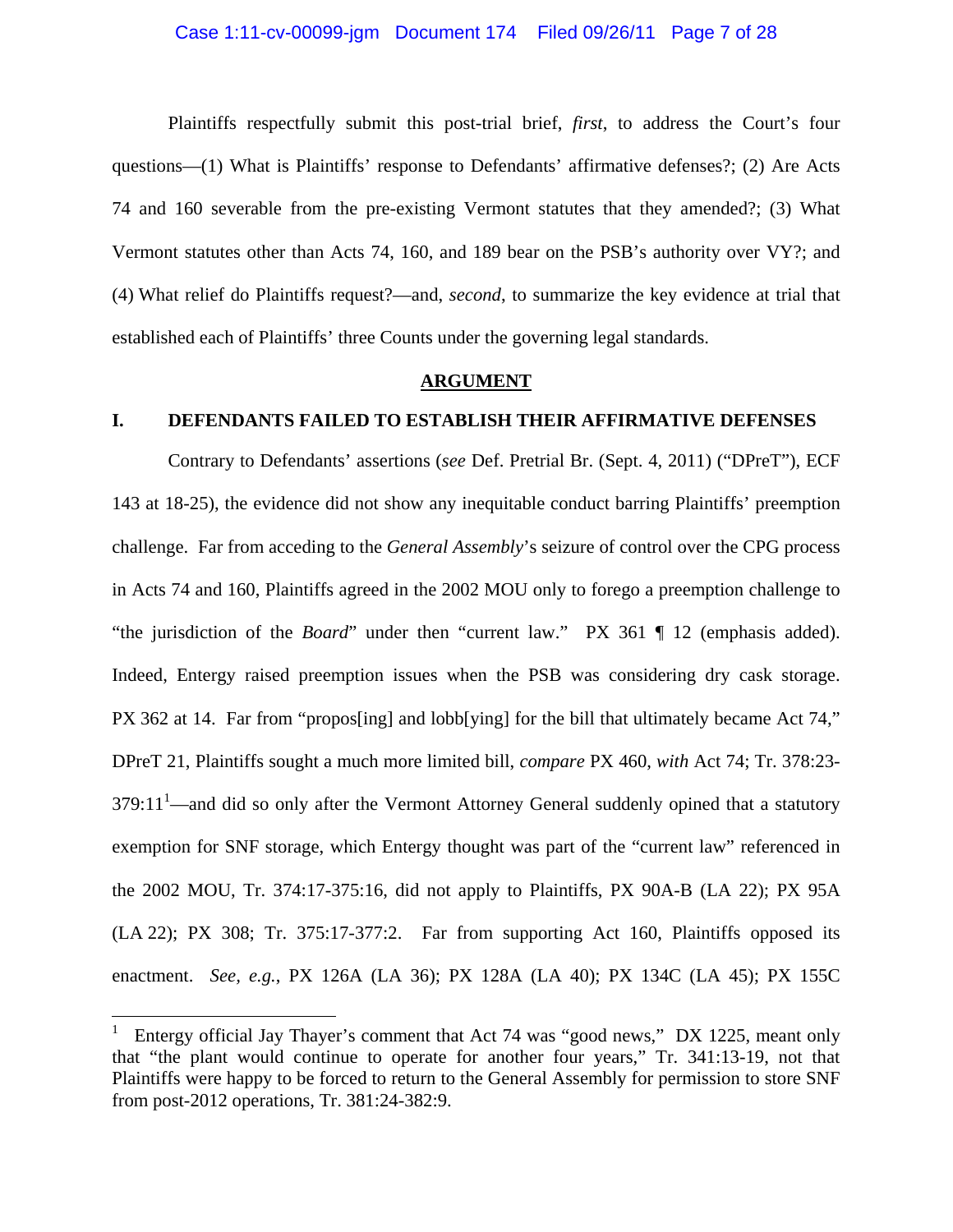## Case 1:11-cv-00099-jgm Document 174 Filed 09/26/11 Page 8 of 28

(LA 52-53). And far from relying on any prior statements by Plaintiffs regarding preemption, the State has been anticipating Plaintiffs' preemption claims for years. *See, e.g.*, Tr. 164:9-20, 409:5-9, 409:14-410:7. Defendants thus failed to establish any of their asserted equitable defenses:

Waiver. "Preemption is a power of the federal government, not an individual right of a third party that the party can 'waive.'" *Olympic Pipe Line Co. v. City of Seattle*, 437 F.3d 872, 883-84 (9th Cir. 2006); *see also Me. Yankee Atomic Power Co. v. Bonsey*, 107 F. Supp. 2d 47, 50 (D. Me. 2000). Even if Plaintiffs could have waived their ability to assert that Acts 74 and 160 were preempted, they did not do so in the 2002 MOU, which spoke only to *PSB* jurisdiction. Nor did Plaintiffs do so in any subsequent petitions to the  $PSB$ , which in any event could not preclude them from challenging Vermont's scheme as preempted. *See Me. Yankee*, 107 F. Supp. 2d at 50 (rejecting argument that participating in state law process waived preemption).

Laches. Defendants failed to show an "unreasonable lack of diligence [by Plaintiffs] under the circumstances in initiating an action" or "prejudice [to Defendants] from such delay." *Veltri v. Bldg. Serv. 32B-J Pension Fund*, 393 F.3d 318, 326 (2d Cir. 2004) (quotation omitted).<sup>3</sup>

1

<sup>2</sup> For example, Entergy's 2008 petition to the PSB for relicensing, DX 1012, and December 18, 2008 letter to legislators acknowledging that Entergy would need approval from the General Assembly for continued operation, DX 1230, merely recognized that Act 160 existed on the books and required legislative approval for continued operations past March 2012—they nowhere conceded that the General Assembly could deal with preempted safety concerns. And Plaintiffs consistently described the PSB as better equipped than the General Assembly to make CPG decisions affecting VY. *See, e.g.*, DX 1220; Tr. 838:15-839:13.

<sup>3</sup> Defendants incorrectly refer (DPreT 20-25) to Vermont law on affirmative defenses; because Plaintiffs have alleged federal claims, federal law governs. *See Howlett v. Rose*, 496 U.S. 356, 375-76 (1990) ("[t]he elements of, and the defenses to, a federal cause of action are defined by federal law"); *Official Comm. of Unsecured Creditors of PSA, Inc. v. Edwards*, 437 F.3d 1145, 1152 (11th Cir. 2006). The asserted defenses would also fail under Vermont law, whose elements largely resemble federal law. *See, e.g., In re Estate of Lovell*, 25 A.3d 560, 564 (Vt. 2011) (laches); *Boivin v. Town of Addison*, 5 A.3d 897, 902-03 & n.3 (Vt. 2010) (judicial estoppel; noting that court "has not explicitly recognized this doctrine"); *Starr Farm Beach*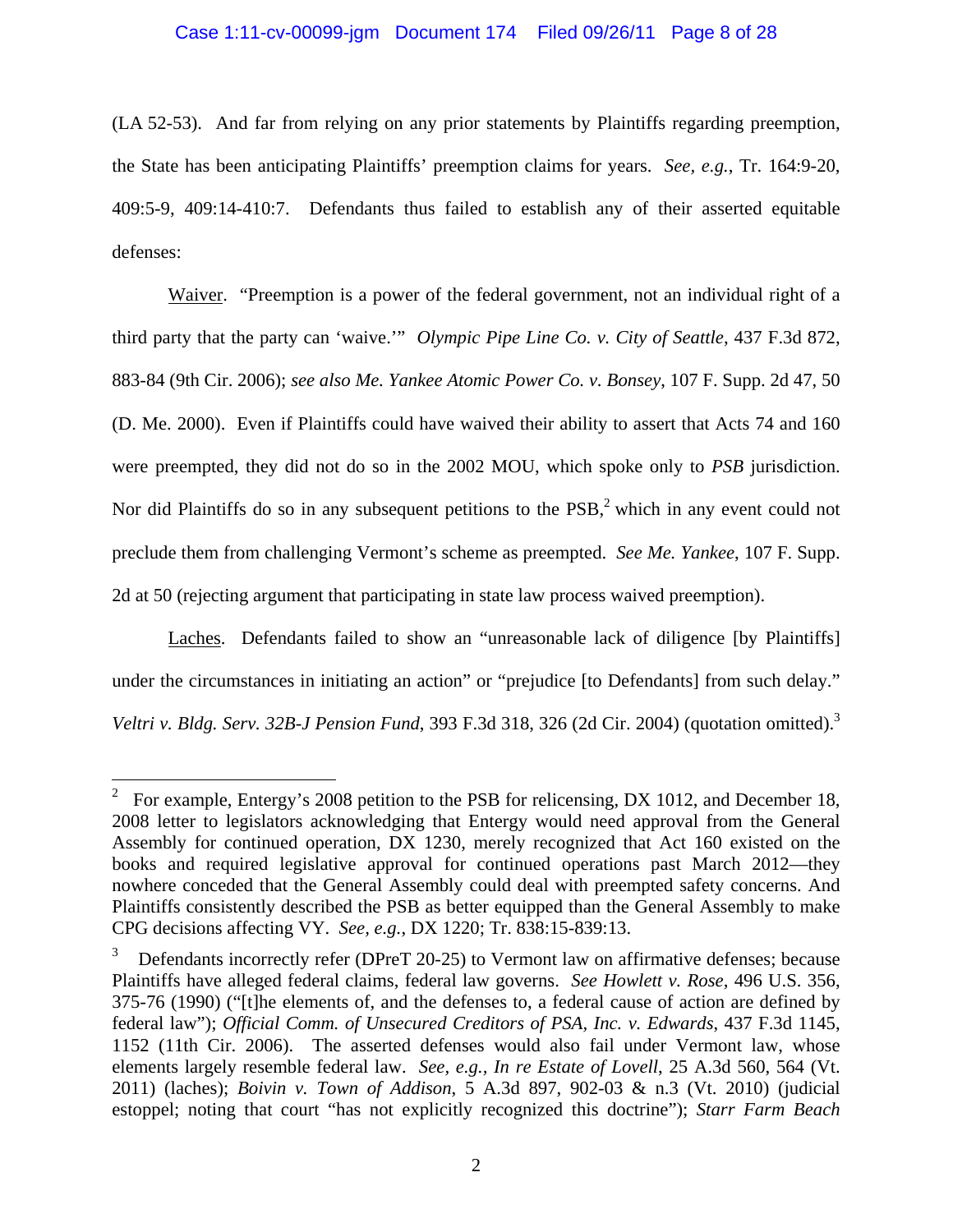#### Case 1:11-cv-00099-jgm Document 174 Filed 09/26/11 Page 9 of 28

Plaintiffs cannot be faulted for waiting to file this action until *after* the NRC had granted VY a renewal license for post-March 2012 operations, 76 Fed. Reg. 17,162-01 (Mar. 28, 2011), without which this case might have been moot, and until *after* Governor Shumlin had rejected Plaintiffs' good-faith efforts to negotiate a settlement, ECF 46-1 at ¶ 22, which might have avoided the need for this litigation. Nor did Defendants prove the slightest prejudice from Plaintiffs not bringing their preemption claims earlier: Defendants failed to show how they were harmed by the PSB proceedings they cited, Tr. 332:1-336:3, involving approval of construction of fences, DX 1286-87, access gates, DX 1286; DX 1293, or a parking lot, DX 1292, at VY; the PSB never deemed Plaintiffs' failure to raise preemption in those proceedings relevant, Tr. 371:18-374:11; and any efforts expended unnecessarily on Entergy's pending 2008 petition for a CPG for post-2012 operation is a harm of the General Assembly's own making, as it has withheld from the PSB the authority to make any decision on that petition.

Judicial Estoppel. Defendants failed to show that "(1) plaintiffs adopted a factual position 'clearly inconsistent with [their] earlier position'; (2) the prior position was 'adopted in some way by the court in the earlier proceeding'; and (3) plaintiffs would 'derive an unfair advantage' against defendants in asserting the inconsistent statements." *Welfare Fund, New Eng. Health Care Emps. v. Bidwell Care Ctr., LLC*, 419 F. App'x 55, 59 (2d Cir. 2011) (summary order) (quoting *DeRosa v. Nat'l Envelope Corp.*, 595 F.3d 99, 103 (2d Cir. 2010)). Plaintiffs made no inconsistent statements: Plaintiffs' 2002 agreement to forego a preemption challenge went only to the *PSB's*, not the *General Assembly*'s, authority; and Plaintiffs stated in the Court of Federal Claims merely that preemption of Act 74 was not "cut and dry." DX 1020 at 18; DX 1308 at 220:7-221:4; Tr. 418:9-419:11. As Plaintiffs never made a prior inconsistent

*Campowners Ass'n, Inc. v. Boylan*, 811 A.2d 155, 160 (Vt. 2002) (equitable estoppel and unclean hands).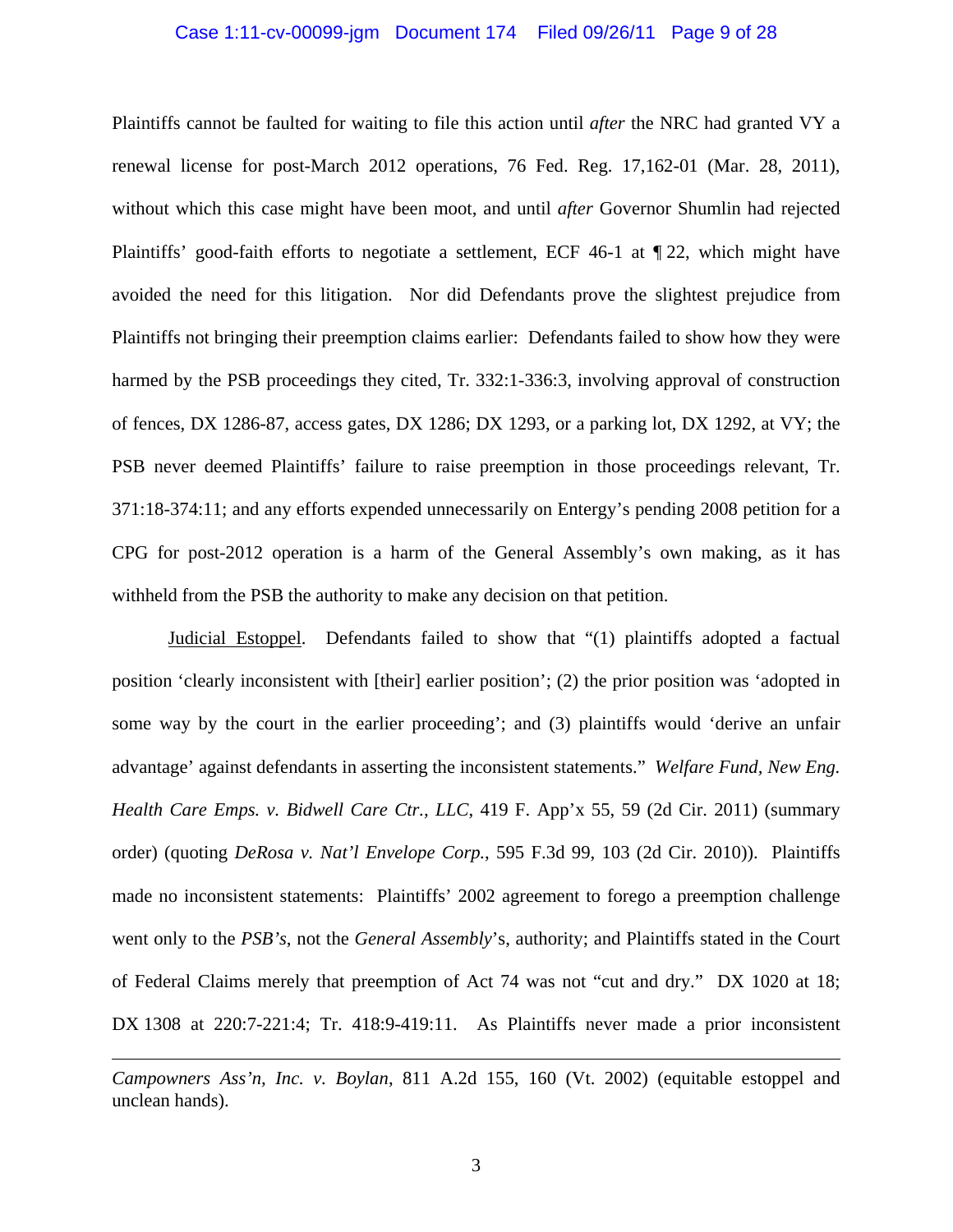### Case 1:11-cv-00099-jgm Document 174 Filed 09/26/11 Page 10 of 28

statement, no prior court ever adopted such a statement. Nor, as discussed above, did Defendants prove any prejudice from any supposed change in Plaintiffs' preemption position.

Equitable Estoppel*.* Defendants failed to show that "(i) the [plaintiff] made a definite misrepresentation of fact, and had reason to believe that the [defendant] would rely on it; and (ii) the [defendant] reasonably relied on that misrepresentation to his detriment." *Kavowras v. N.Y. Times Co.*, 328 F.3d 50, 56 (2d Cir. 2003). Plaintiffs' 2002 statements waiving preemption over the jurisdiction of the *PSB* were in no way false when made: Plaintiffs could not have anticipated that the *General Assembly* would seize authority over CPG issuance and do so based on preempted safety purposes. And, contrary to Defendants' assertions (DPreT 21), a State's freedom to change its statutory allocation of power prospectively does not include the power to impair its own existing contracts. *See* U.S. CONST. art. 1, § 10, cl. 1; *U.S. Trust Co. of N.Y. v. New Jersey*, 431 U.S. 1, 25-32 (1977); *Ass'n of Surrogates & Supreme Court Reporters Within City of N.Y. v. New York*, 940 F.2d 766, 771-74 (2d Cir. 1991). Nor, as discussed, did Defendants show any prejudice from Plaintiffs' alleged change of preemption positions.

Unclean hands. For all the reasons set forth above, Defendants offered no evidence that Plaintiffs acted inequitably or in bad faith—the two grounds for invoking the doctrine. *See Precision Instrument Mfg. Co. v. Auto. Maint. Mach. Co.*, 324 U.S. 806, 814 (1945).

## **II. THE PREEMPTED PROVISIONS ADDED BY ACTS 74 AND 160 ARE SEVERABLE**

 Act 74's Section 2 (10 V.S.A. § 6522) and Act 160 (30 V.S.A. §§ 248 (e)(2), (m), 254) are severable and thus their invalidation does not require invalidating any other Vermont statutory provision.<sup>4</sup> Severability is governed by Vermont law, *see Vermont Right To Life* 

<sup>4</sup> Because Act 189 does not amend a pre-existing statute, no severability issue is raised as to it. Plaintiffs address the invalidity of Acts 74, 160, and 189 in Point IV, *infra*.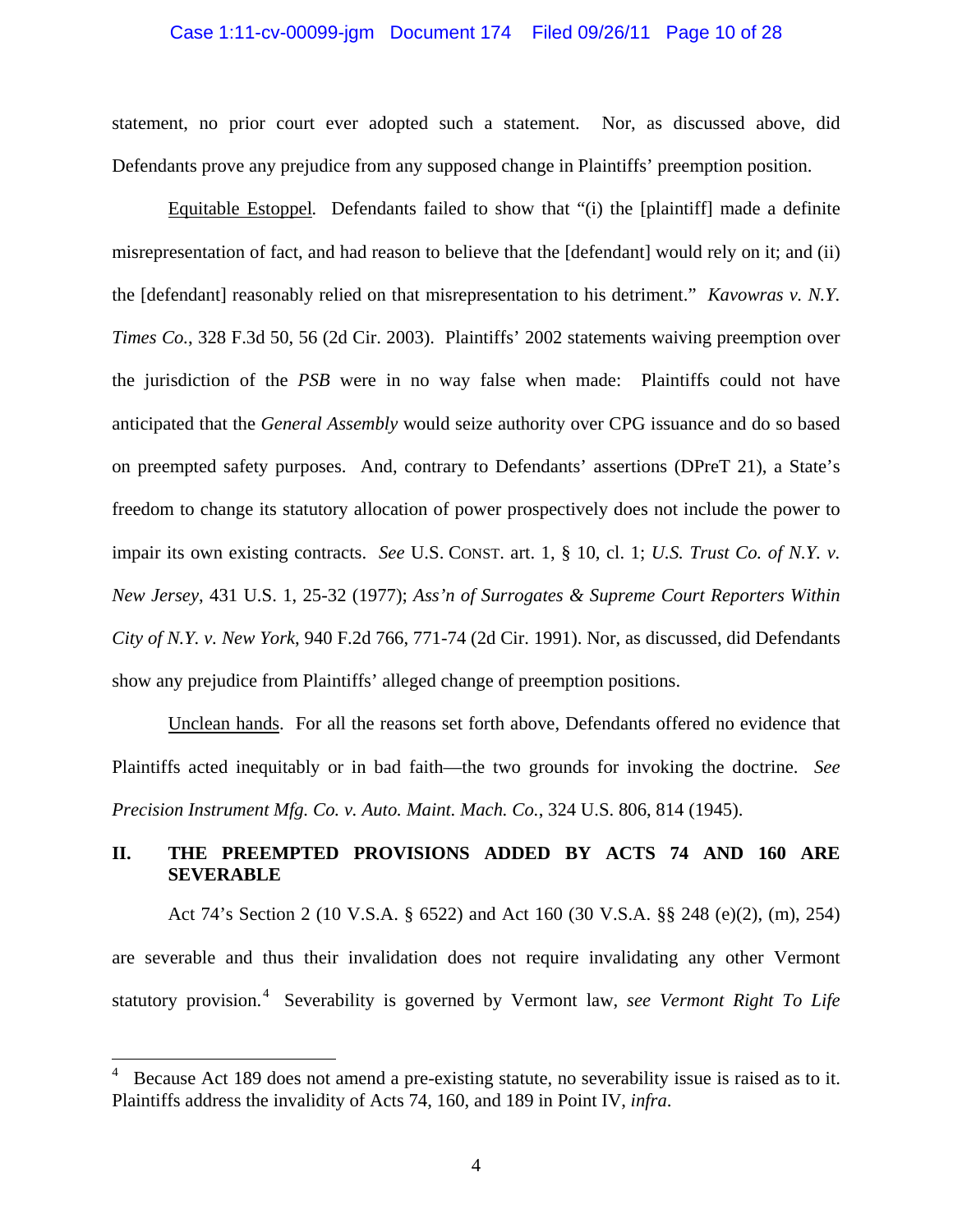#### Case 1:11-cv-00099-jgm Document 174 Filed 09/26/11 Page 11 of 28

*Committee, Inc. v. Sorrell*, 221 F.3d 376, 389 (2d Cir. 2000), and provides that "portions of a statute or ordinance which fully operate as law apart from the portion declared invalid may be severed," *City of Burlington v. N.Y. Times Co.*, 532 A.2d 562, 566 (Vt. 1987); *see Rockwood v. City of Burlington*, 21 F. Supp. 2d 411, 423-24 (D. Vt. 1998); 1 V.S.A. § 215.

 Act 74. Act 74 accomplished two discrete goals that function entirely separately: (1) it authorized Plaintiffs to build an SNF storage facility while requiring that Plaintiffs return to the General Assembly for approval of storage of SNF derived from post-March 2012 operations, 10 V.S.A. § 6522; and (2) it created the CEDF, *id.* § 6523. The CEDF is the only part of Act 74 that directly furthers the purposes stated in Act 74's preamble "to support investment in clean energy resources in order to permit adequate power supply diversity," 10 V.S.A. § 6521(7); SNF facility approval has nothing to do with these non-safety purposes. Under Vermont severability law, the separate operation and purpose of the preempted provision of Act 74, 10 V.S.A. § 6522, clearly permits its severance from the CEDF provisions, 10 V.S.A. §§ 6521, 6523.

 Act 160. Act 160, which is preempted in its entirety, is similarly severable. Act 160 added subsections (e)(2) and (m) to the pre-existing 30 V.S.A. § 248, and added a new provision, 30 V.S.A. § 254, that set forth the framework for the General Assembly's newly arrogated authority over CPG issuance. Section 254 can readily be struck from V.S.A. chapter 30 without any impact on the pre-Act 160 version of the statute, which functions independently and which the General Assembly would have wanted to keep intact. *See City of Burlington*, 532 A.2d at 566; *Rockwood*, 21 F. Supp. 2d at 423-24 ("Under Vermont law, whether the unconstitutionality of a portion of a statute renders the entire statute invalid depends on whether the legislative body would have enacted the statute without the invalid portion."); 1A SUTHERLAND STAT. & STAT. CONSTR. § 22:37 (7th ed.) ("If an amendatory act is wholly invalid, the statute sought to be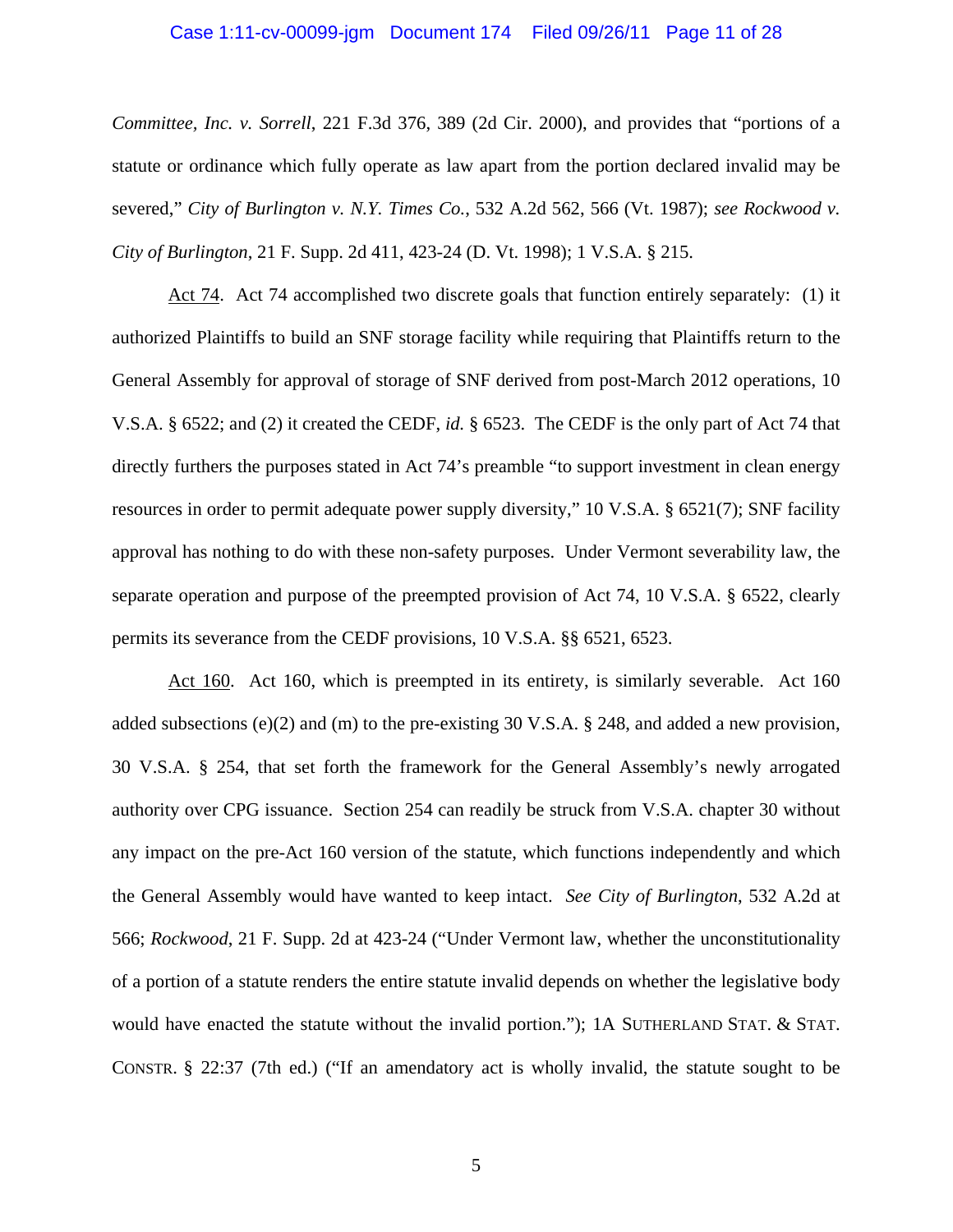#### Case 1:11-cv-00099-jgm Document 174 Filed 09/26/11 Page 12 of 28

amended remains in full force."). For similar reasons, 30 V.S.A. § 248(e)(2) and (m) may be struck without affecting the operation of the remaining pre-Act 160 version of that section.

## **III. THE PSB RETAINS NON-PREEMPTED AUTHORITY OVER VY**

 Once the preempted sections added by Acts 74 and 160 are stricken and removed, Vermont statutes would still confer residual authority upon the PSB over VY, so long as that authority is exercised for non-preempted purposes consistent with federal law. Specifically, the PSB would have authority to consider a CPG for VY's continued operation under 30 V.S.A. § 231(a) (a company "which desires to own or to operate a business over which the [PSB] has jurisdiction under the provisions of this chapter shall first petition the board to determine whether the operation of such business will promote the general good of the state"), but *not* under 30 V.S.A. § 248 (covering only "site preparation for or construction of an electric generation facility or electric transmission facility within the state," *id.* § 248(a)(2)(A), and other activities inapposite here). $5$ 

To the extent the PSB relies upon the enumerated § 248(b) factors to inform CPG review under § 231's "general good" standard, it may not do so on preempted grounds. These preempted grounds include consideration of radiological safety under the rubric of "public health and safety," § 248(b)(5). They also include economic grounds preempted by the FPA as to a wholesale generator doing business in interstate commerce, *see Pac. Gas & Elec. Co. v. State* 

<sup>5</sup> The Vermont Supreme Court held in 2003, before Act 160 was enacted, that § 231 gave the PSB authority to approve transfer of VY, but that § 248 did not apply to VY as an already constructed plant. *In re Proposed Sale of Vt. Yankee Nuclear Power Station*, 829 A.2d 1284, 1287-88 (Vt. 2003). Only Act 160's addition of subsection (e)(2) to  $\S$  248 expanded that section to cover the continued operation of VY. With § 248(e)(2) invalidated, PSB's review of a CPG for continued operation of VY will again be governed not by § 248 but by § 231, along with such ancillary provisions as 30 V.S.A. §§ 2(c) (PSB "may issue orders on its own motion and may initiate rule-making proceedings"); 102 ("For good cause, … [PSB] may amend or revoke any certificate awarded under the provisions of this section."); 203 & 209 (general grants of PSB jurisdiction).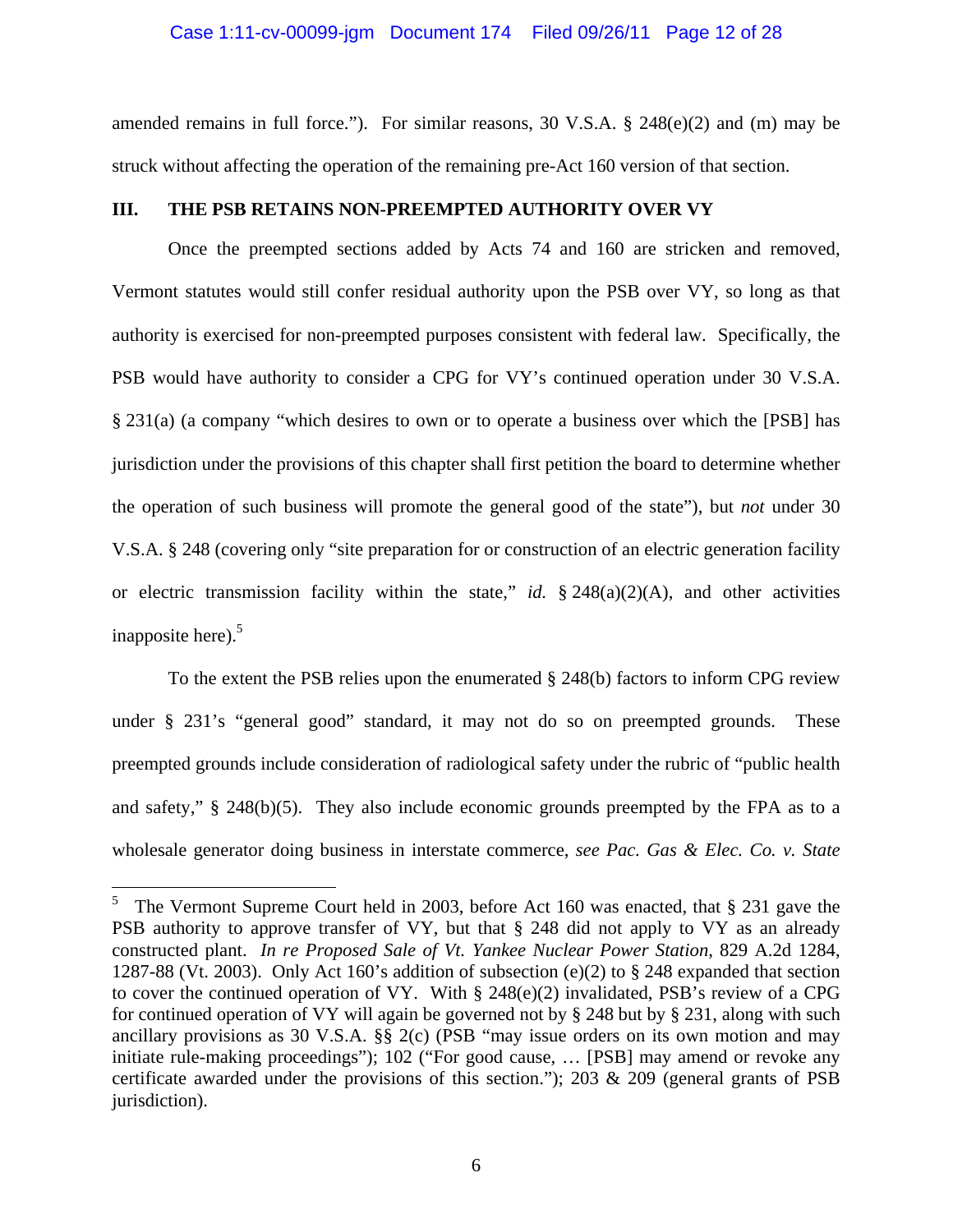### Case 1:11-cv-00099-jgm Document 174 Filed 09/26/11 Page 13 of 28

*Energy Res. Conserv. & Dev. Comm'n*, 461 U.S. 190, 205-06 (1983) ("*PG&E*"). Specifically, Vermont may not rest a CPG decision concerning VY's continued operation upon "need for present and future demand for service," § 248(b)(2), "system stability and reliability," § 248(b)(3), "compliance with the [State's] electric energy plan," § 248(b)(7), or "economic benefit to the state and its residents," § 248(b)(4), to the extent the latter is interpreted as a basis to extract a below-market PPA despite FERC's exclusive jurisdiction over interstate power pricing as opposed to considering other sorts of economic benefit, Tr. 316:21-317:10.

## **IV. THE ATOMIC ENERGY ACT PREEMPTS ACTS 74, 160, AND 189 (Count I)**

### **A. The Governing Legal Standard**

 There is no dispute that, where a State directly regulates a nuclear plant and that regulation is "grounded in safety concerns," the State's enactment is preempted by the AEA. *PG&E*, 461 U.S. at 213; *accord, Skull Valley Band of Goshute Indians v. Nielson*, 376 F.3d 1223, 1252 (10th Cir. 2004).<sup>6</sup> Three key principles govern application of this standard:

 First, the Court's determination whether the challenged state law is "grounded in safety concerns" turns on whether the law was "written with safety purposes *in mind*." *PG&E*, 461 U.S. at 215 (emphasis added). Thus, contemporaneous legislative history of actual purpose is the touchstone, *see id.* at 213 (relying on legislative committee report)<sup>7</sup>—not hypothetical efforts to construct non-safety purposes after the fact, *see, e.g., Loyal Tire & Auto Ctr., Inc. v. Town of Woodbury*, 445 F.3d 136, 148 (2d Cir. 2006) (rejecting proffered non-preempted purpose as

 6 The presumption against preemption is obsolete and in any event inapplicable. *See* Pl. Reply Mem. Of Law In Further Support Of Mot. For P.I. (May 31, 2011), ECF 46 at 7 & n.6.

<sup>7</sup> Legislative history includes documents, statements by legislators, and witness testimony. *See Skull Valley*, 376 F.3d at 1252 (statements by legislator and governor); *Corley v. United States*, 129 S. Ct. 1558, 1569 (2009) (draft bill); *Disabled in Action Metro. N.Y. v. Hammons*, 202 F.3d 110, 126 n.16 (2d Cir. 2000) (statements by "Committee members"); *DePierre v. United States*, 131 S. Ct. 2225, 2234-35 (2011) (witness testimony).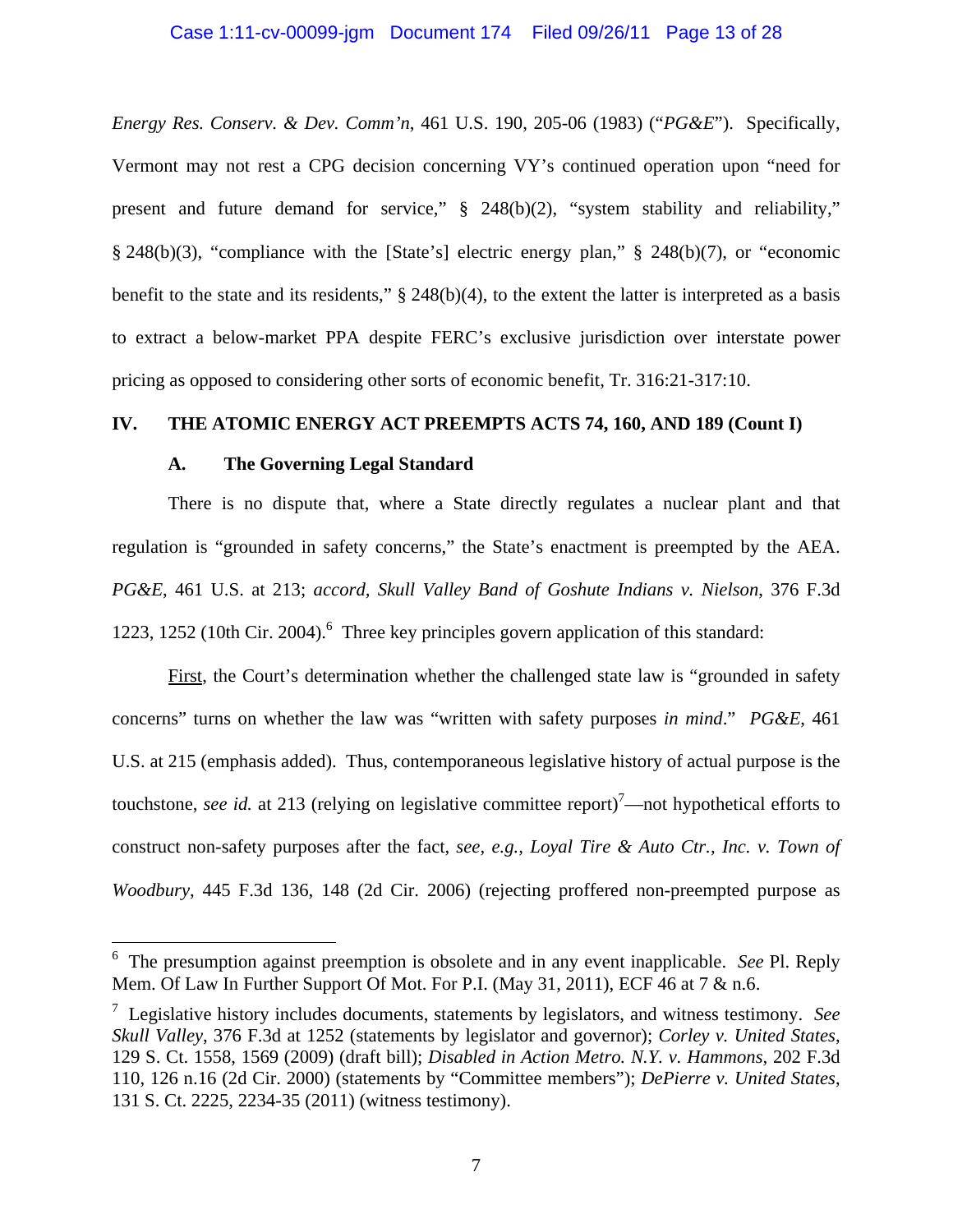### Case 1:11-cv-00099-jgm Document 174 Filed 09/26/11 Page 14 of 28

"*post-hoc*"). Moreover, a State cannot escape a preempted actual purpose simply by relying on nominal "articulated" statements of non-preempted purpose in the text of statutes. *Greater N.Y. Metro. Food Council, Inc. v. Giuliani*, 195 F.3d 100, 108 (2d Cir. 1999) (courts cannot "blindly accept" such "articulated" purposes in preemption cases lest legislatures use such techniques to "'nullify nearly all unwanted federal legislation'") (quoting *Gade v. Nat'l Solid Wastes Mgmt. Ass'n*, 505 U.S. 88, 106 (1992)), *abrogated on other grounds by Lorillard Tobacco Co. v. Reilly*, 533 U.S. 525, 538-39 (2001); *see also, e.g.*, *Skull Valley*, 376 F.3d at 1252.

 Second, a State cannot escape AEA preemption by invoking non-safety purposes only as pretexts for its true, preempted safety purpose, or as the inevitable consequences of the preempted safety purpose. *See Vango Media, Inc. v. City of N.Y.*, 34 F.3d 68, 73 (2d Cir. 1994) ("It is a truism that almost all matters touching on matters of public concern have an associated economic impact on society. But such economic concern does not displace a local government's primary interest—whether it be public safety, the common good, or in this case public health.").

 Third, even if the General Assembly actually had in mind both safety and true non-safety purposes,<sup>8</sup> the non-safety purposes must be plausibly advanced by a shutdown of VY. *See McCreary Cnty. v. Am. Civil Liberties Union of Ky.*, 545 U.S. 844, 872-73 (2005); *Loyal Tire*, 445 F.3d at 145-48 (rejecting town's proffered purpose because means chosen were not "genuinely responsive" to it). The presence of a radiological safety purpose shifts the burden to the State to show that it would have taken the same actions absent consideration of radiological

<sup>8</sup> Arguably, the presence of a safety purpose alone triggers preemption without further inquiry. *See, e.g.*, *Cnty. of Suffolk v. Long Island Lighting Co.*, 728 F.2d 52, 58, 59 (2d Cir. 1984) (holding that county "could not even consider the safety aspects" of a nuclear plant, and that county's lawsuit seeking to halt operations of plant was preempted because the complaint "appears, at least in some respects, to be motivated by safety concerns"); *Me. Yankee Atomic Power Co. v. Me. Pub. Utils. Comm'n*, 581 A.2d 799, 806 (Me. 1990) (state statute preempted because it invoked "public health" and "safety," among other purposes).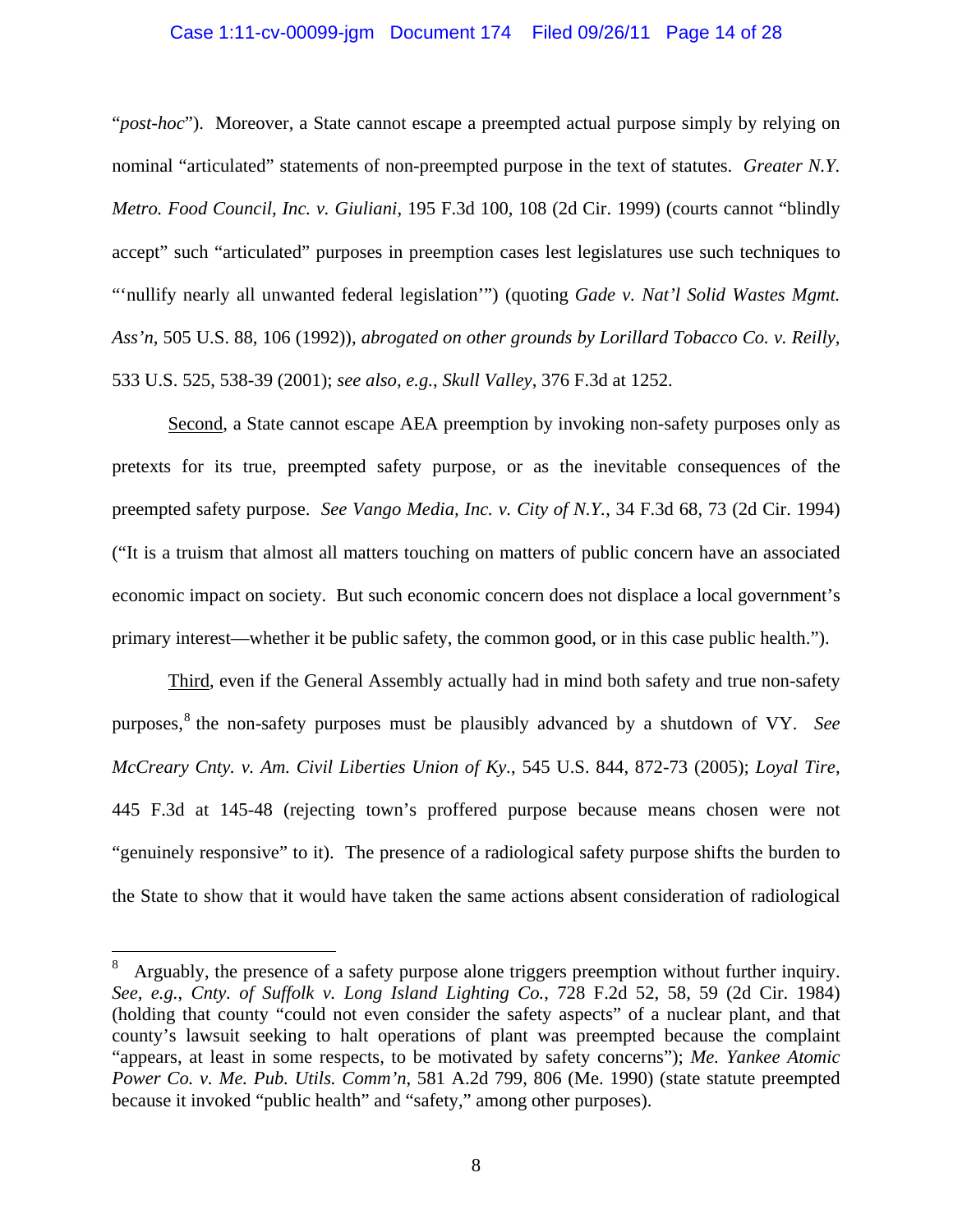### Case 1:11-cv-00099-jgm Document 174 Filed 09/26/11 Page 15 of 28

safety. *See, e.g.*, *Mt. Healthy City Sch. Dist. Bd. of Educ. v. Doyle*, 429 U.S. 274, 287 (1977) (multi-member school board, *see id*. at 276); *Village of Arlington Heights v. Metro. Housing Dev. Corp.*, 429 U.S. 252, 270 n.21 (1977) (multi-member zoning board, *see id.* at 258).

 Contrary to Defendants' assertions (DPreT 4), the "effects" test of *English v. General Electric Co.*, 496 U.S. 72, 84 (1990), does not apply here. That case involved a generally applicable state tort law rather than, as here and in *PG&E*, a state law that singles out nuclear power, where no inquiry into whether an "effect" on federal interests in nuclear safety is required. In any event, even if Defendants' test were applicable, it is clearly met, as a safetybased shutdown of VY, a federally relicensed nuclear power plant, undoubtedly has a "direct and substantial effect on the decisions made by those who build or operate nuclear facilities concerning radiological safety levels." *English*, 496 U.S. at 85.

## **B. Direct Evidence Demonstrated That The General Assembly's Purpose In Enacting Acts 74, 160, And 189 Was To Regulate Nuclear Safety**

 Plaintiffs presented overwhelming direct evidence from the legislative record of Acts 74, 160, and 189 that those Acts were based on radiological safety concerns and that the language of non-safety concerns—not their substance—was invoked only in an effort to avoid preemption. Defendants, by contrast, failed at trial to present even one instance in that history of a legislator explaining why a shutdown of VY furthered a supposed non-safety concern. Despite Defendants' superior access to the legislators, which put Defendants "in the best position to put forth the actual reason for [the General Assembly's] decision[s]," *Reeves v. Sanderson Plumbing Prods., Inc.*, 530 U.S. 133, 147 (2000), Defendants chose to remove the DPS's Sarah Hofmann (the key General Assembly witness/advisor) from their witness list, and to elicit testimony from House Speaker Shapleigh Smith only as to 2010 events that post-dated Acts 74, 160, and 189.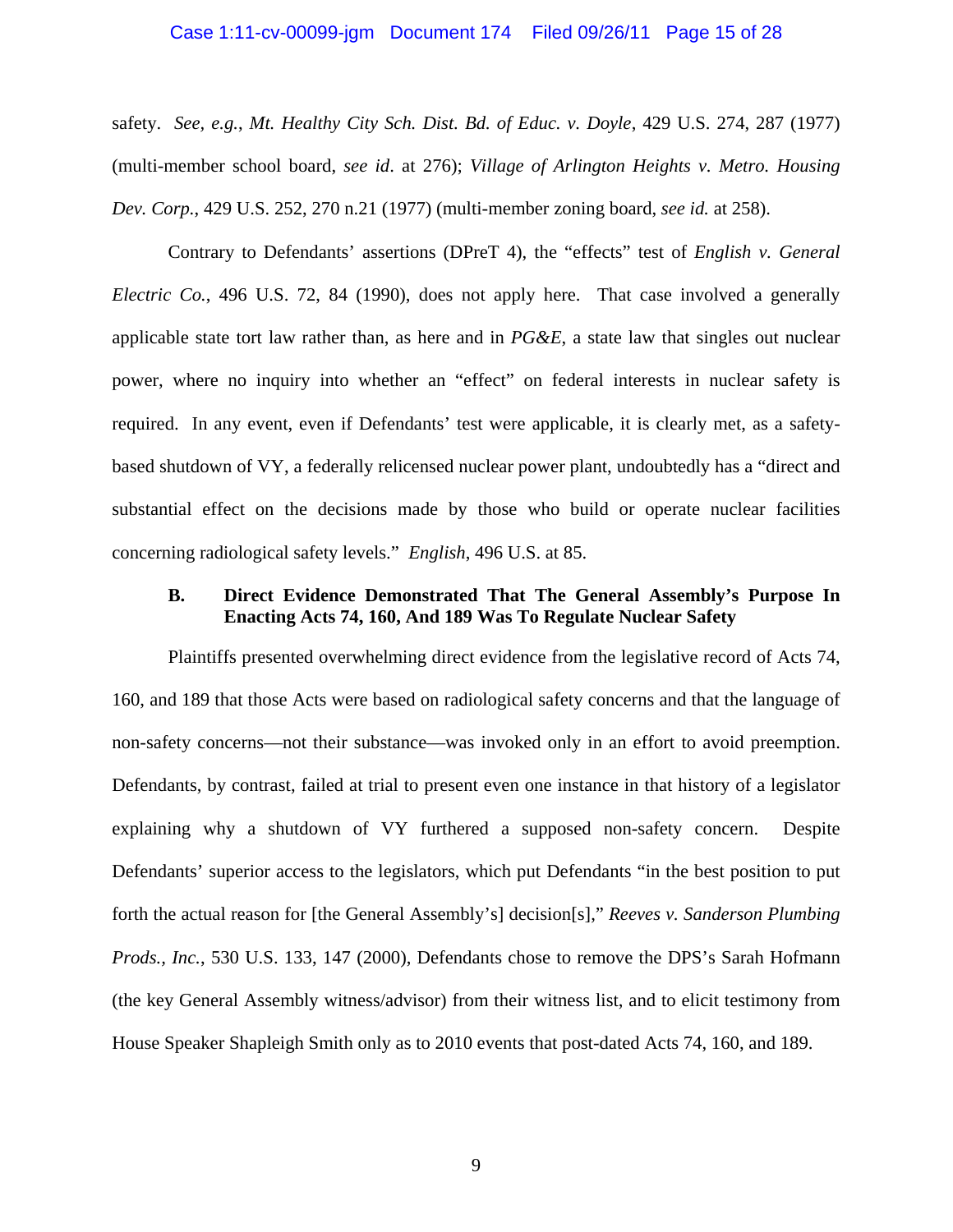#### Case 1:11-cv-00099-jgm Document 174 Filed 09/26/11 Page 16 of 28

 Act 74. Legislators repeatedly invoked radiological safety concerns as the reason for the General Assembly to regulate dry-cask storage at VY. *E.g.*, PX 58A (LA 16) (SNF might "burn and then the stuff would float around and come down"); PX 114B (LA 30) ("I … trust the 180 people up here … a lot more than I trust the NRC in terms of their ability to act as an advocate for the population." $)^{9}$ .

 Although legislators plainly had a purpose to regulate radiological safety, they were coached to avoid intoning the word "safety." The history shows that non-safety concerns were invoked only as cover for the safety concern and not because they were actually in the legislators' minds as free-standing purposes. *E.g.*, PX 65A (LA 16-17) (a "creative use of statute" would be to have "a safety issue in mind" but to "tal[k] about aesthetics" of berms shielding dry casks); PX 31A (LA 12); PX 50A (LA 14-15); PX 57A (LA 15).

 The effort to shield Act 74 from a preemption challenge also manifested itself in documentary evidence. Technical requirements regarding the dry casks—requirements that overlap with the NRC's regulations, Tr. 384:21-385:5; 10 C.F.R. §§ 72.122, 72.128—were located in the 2005 MOU to avoid their appearance in Act 74 itself, *see* PX 110B-C (LA 27); PX 112A (LA 29). Removal of these items from the bill did not, however, purge the General Assembly's safety purpose in requiring Plaintiffs to obtain legislative approval for storage of SNF derived from post-March 2012 operations—a provision plainly based on radiological safety concerns, as the U.S. Government agrees. PX 306 at 99 ("[T]he state of Vermont's CPG statute and review process are preempted by federal law … because … clearly predicated upon 'nuclear safety concerns.'") (quoting *PG&E*, 461 U.S. at 212).

1

<sup>9</sup> *See also* PX 3A (LA 2); PX 25A (LA 8); PX 27A-C (LA 9); PX 27G-H (LA 10-11); PX 28A (LA 11); PX 45A (LA 13); PX 46B (LA 13); PX 47A (LA 14); PX 80A (LA 20); PX 101A (LA 23-24); PX 110D (27-28); PX 119A-B (LA 31-32); PX 124A (LA 32); PX 124C-F (LA 32- 34).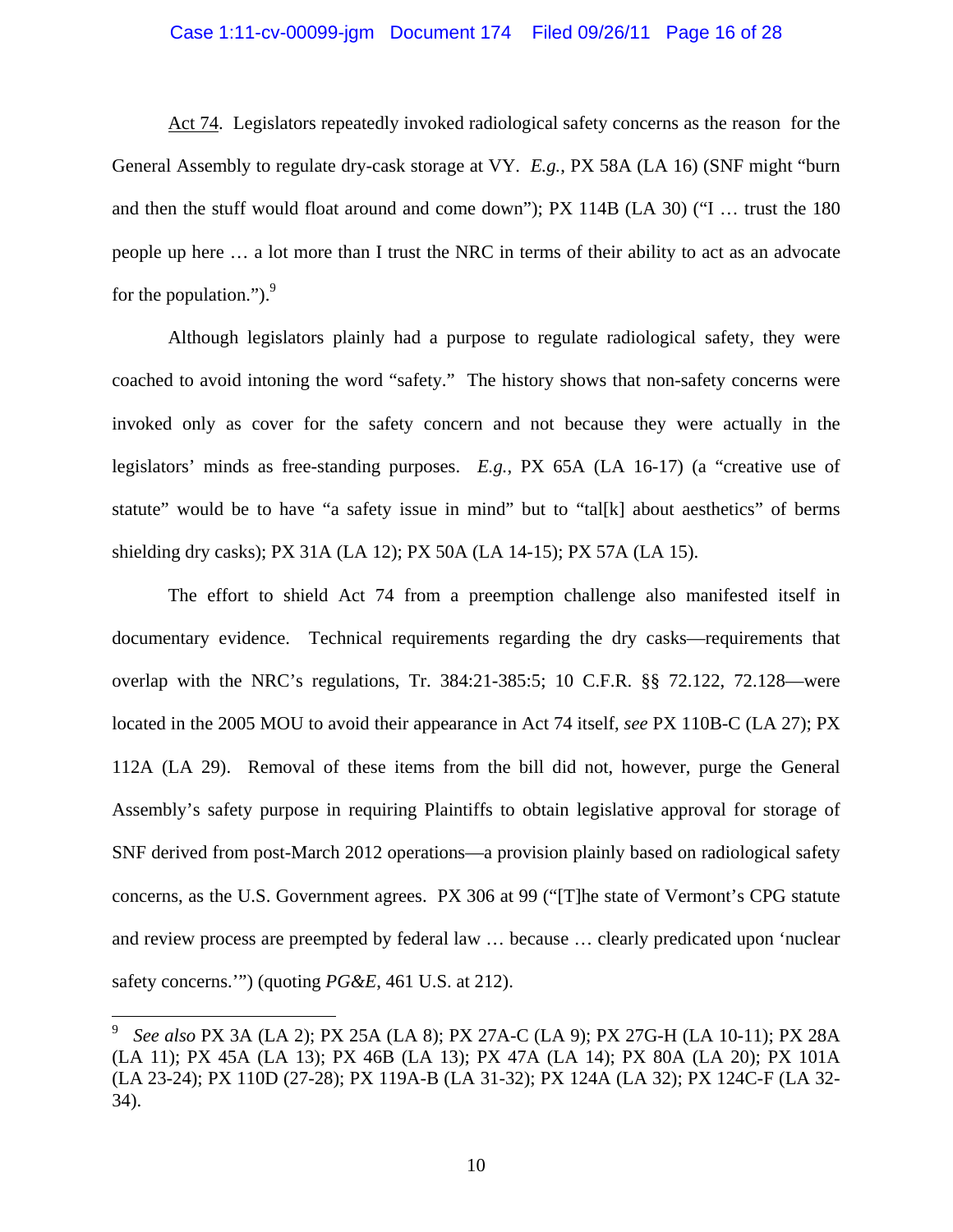#### Case 1:11-cv-00099-jgm Document 174 Filed 09/26/11 Page 17 of 28

 Act 160. The legislative history of Act 160 likewise reveals a continued focus on radiological safety, *e.g.*, PX 135A (LA 46) ("if we base our legislation on what we learn from our constituents most of that is going to be about safety"),  $10^{\circ}$  and attempts to "talk" about safety using other words,  $e.g.,$  PX 134A (LA 42-44) ("Okay, let's find another word for safety."), $^{11}$ including by inserting a superficially non-safety preamble into the final Act with the deliberate goal to avoid preemption, *see* PX 144B (LA 48) ("[I]n the preamble of the bill, … we think we can help you with some language to prevent preemption problems."); PX 144C (LA 48). The Act 160 history also includes a draft bill that listed "safety" as an objective, PX 401 (II LA 3-4), before that term was scrubbed out of the final Act, consistent with the preemption coaching the General Assembly members received, *e.g.*, PX 134A-B (LA 42-45); PX 134D (LA 45).

 The legislative history also reveals that the General Assembly took into its own hands the PSB's longstanding authority over CPGs for electricity generating plants precisely because the General Assembly was less constrained than the PSB in taking safety into account. *See* PX 135B (LA 46-47) (Senator Cummings, Chair of the Senate Finance Committee, explaining that "we can have a much broader range of ability to hear [about "sterile sheep" and "three-headed turtles"] than the Board does. The board for good reasons has much more constraint."); PX 134E (LA 45) (General Assembly should have "latitude" to consider "safety questions").

 Act 189. Act 160 called for the DPS to arrange for studies on enumerated topics and with enumerated objectives, 30 V.S.A. § 254(b)(1)-(2), with the resulting studies and their objectives to be considered by the PSB, *id.* § 254(c). In Act 189, the General Assembly provided further

1

11

<sup>10</sup> *See also* PX 126E-F (LA 37-38); PX 127A (LA 38-39); PX 140B (LA 47-48); PX 146A (LA 49).

<sup>11</sup> *See also* PX 134B (LA 45); PX 136A (LA 47); PX 144D (LA 49); PX 151A (LA 50); PX 154C (LA 51); PX 155A (LA 52).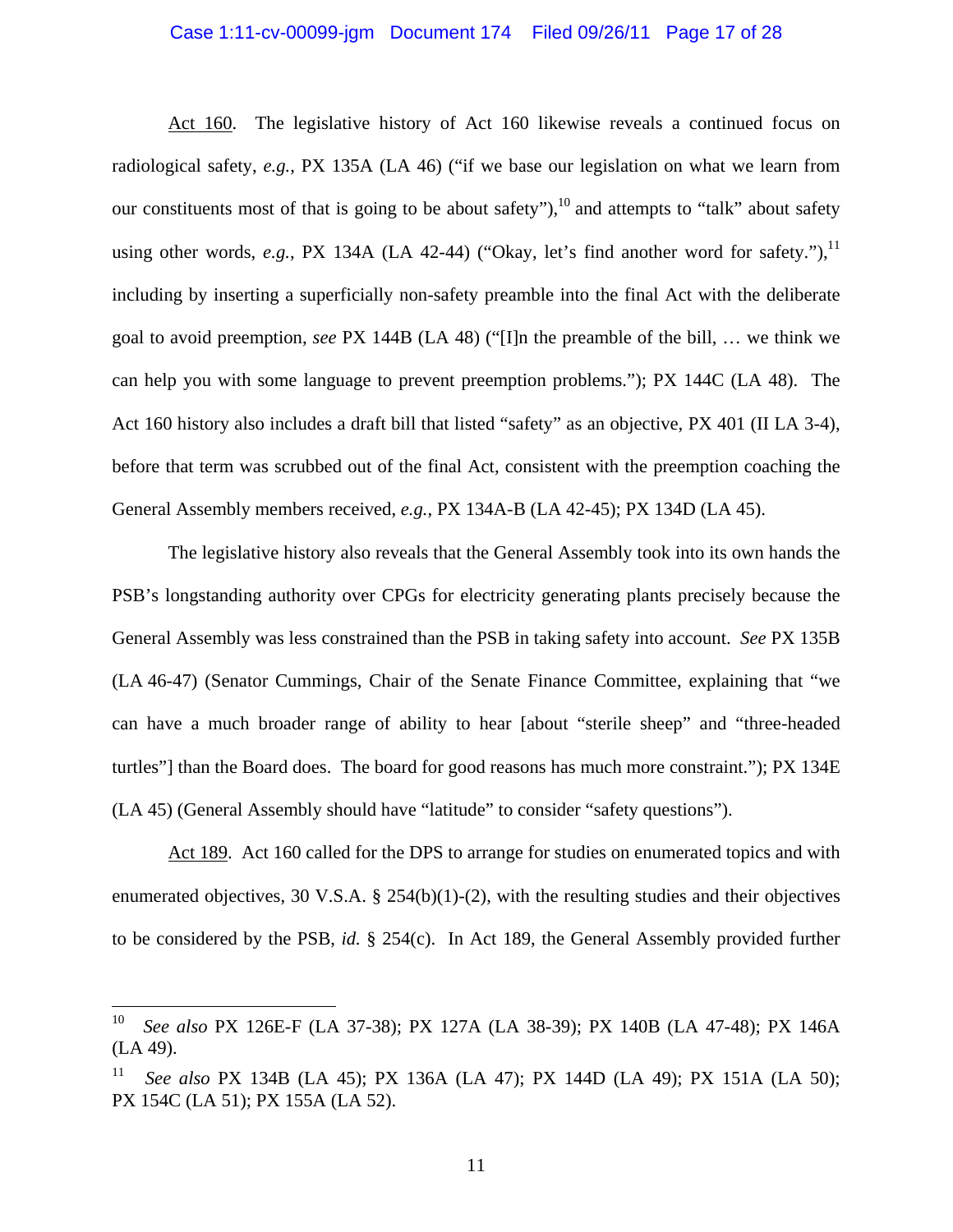#### Case 1:11-cv-00099-jgm Document 174 Filed 09/26/11 Page 18 of 28

instruction as to the content of one study, which, once completed, would also inform the General Assembly's exercise of its CPG role. *See* Act 189, § 6(d).

 Act 189's genesis was a report by Arnie Gundersen, which expressly called for an audit for radiological safety reasons. PX 407 at 21; *see also id.* at 1, 2, 3, 5. As Plaintiffs' witness John Herron and Defendants' witnesses Jay Thayer and Bruce Hinkley agreed, Act 189 is focused almost entirely on the safety-related systems of VY that are regulated by the NRC,<sup>12</sup> and ignores the crucial systems that are not safety-related but do bear directly on reliability (*i.e.*, the turbine and generator, which convert steam into electricity), Tr. 66:17-68:23, 557:24-558:10; PX 614.

 The direct evidence of the General Assembly's radiological safety purpose for enacting Act 189 is again voluminous. Then-Senator Shumlin introduced the draft bill that ultimately became Act 189) as a bill for an "independent *safety* inspection," PX 164A (LA 55) (emphasis added); the General Assembly was coached to use the term "reliability" as a substitute for safety concerns, PX 186B (LA 69); PX 186F (LA 71); PX 195A (LA 79); PX 212A (LA 85); the word "safety" was scrubbed from the original bill's title and numerous of its sections, *compare* PX 427 (II LA 8), *with* Act 189; and a bevy of legislators and witnesses criticized the NRC for failing to adequately address radiological safety concerns and described Act 189 as a means to address those concerns, *e.g.*, PX 195B (LA 79-80) (testimony of Defendant's expert witness Peter Bradford). <sup>13</sup> But legislators continued to refer to Act 189 as having called for a safety

<u>.</u>

<sup>12</sup> *See* Tr. 52:8-63:12, 391:22-394:22, 542:21-549:19; *see also* PX 186D-E (LA 70); PX 187C (LA 74); PX 189C (LA 76); PX 194F (LA 79); PX 194G (LA 79); PX 226B (LA 88-90); PX 303; 10 CFR §§ 50.46, 50.49, 50.59, 50.65, Part 50 App. J, K, R, Part 100 App. A.

<sup>13</sup> *See also* PX 164B (LA 55); PX 168B (LA 55-56); PX 168D (LA 56-57); PX 170A (LA 58); PX 173C (LA 59); PX 175A (LA 59); PX 177A (LA 60); PX 180A-I (LA 61-62); PX 180L (LA 62); PX 183A-B (LA 63); PX 183D-F (LA 63-64); PX 185E (LA 67); PX 185G (LA 68);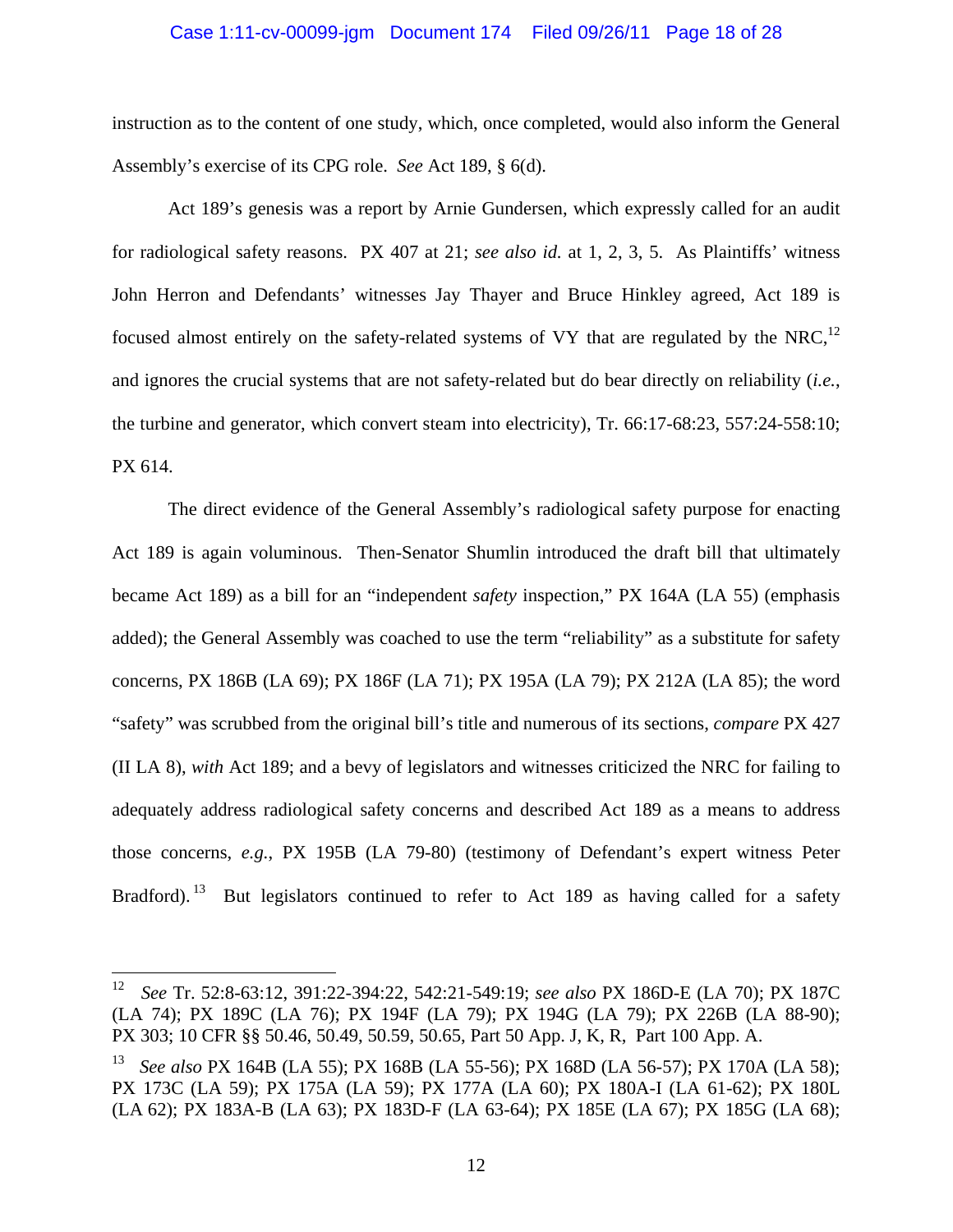## Case 1:11-cv-00099-jgm Document 174 Filed 09/26/11 Page 19 of 28

assessment of VY, PX 302; PX 417, and the Public Oversight Panel recognized that the Act 189 audit "accomplished many of the aspects of a comprehensive safety assessment." PX 382 at 10.

## **C. Defendants Failed To Meet Their Burden To Show That Acts 74, 160, And 189 Would Have Been Enacted Or Applied To Shut Down VY Absent A Nuclear Safety Purpose**

 Once Plaintiffs demonstrated overwhelmingly the Legislature's preempted safety purpose, the burden shifted to Defendants to show that Vermont's supposed non-safety rationales justify a shutdown of VY. *See supra*, at 8-9. Defendants failed to meet that burden. Defendants did not present at trial a single instance of an actual contemporaneous legislator explaining that a shutdown of VY would advance a non-safety purpose. *See also* Tr. 590:14- 591:18 (none of the studies commissioned by Vermont recommended shutting down VY to further a non-safety purpose). Instead, at trial, Defendants proffered paid consultants such as William Steinhurst and Peter Bradford to speculate after the fact on whether a *hypothetical* legislature could have devised a non-safety reason to shut down VY; Defendants' other witnesses, including Speaker Smith and Curt Hebert, addressed only events in 2010, not events leading up to Acts 74, 160, and 189. Defendants' *post hoc* non-safety purposes should be rejected out of hand. Even if they are considered, they must be rejected either because they are not plausibly advanced by a shutdown of VY, they are effectively safety concerns, or they are proscribed by other federal laws.

 One crucial fact bears on several of Defendants' *post hoc* non-safety purposes: VY is an exempt wholesale generator under federal law. *E.g.*, Tr. 98:18; PX 105B (LA 25). Aside from any voluntarily agreed PPA, which has not been executed for the post-March 2012 period, Tr. 112:22-24, Vermont utilities need not buy power from VY, and VY need not sell power to

PX 186A (LA 68); PX 186C (LA 69-70); PX 194A (LA 77); PX 195D-E (LA 78); PX 197A (LA 82); PX 199A (LA 82); PX 201A (LA 83-84).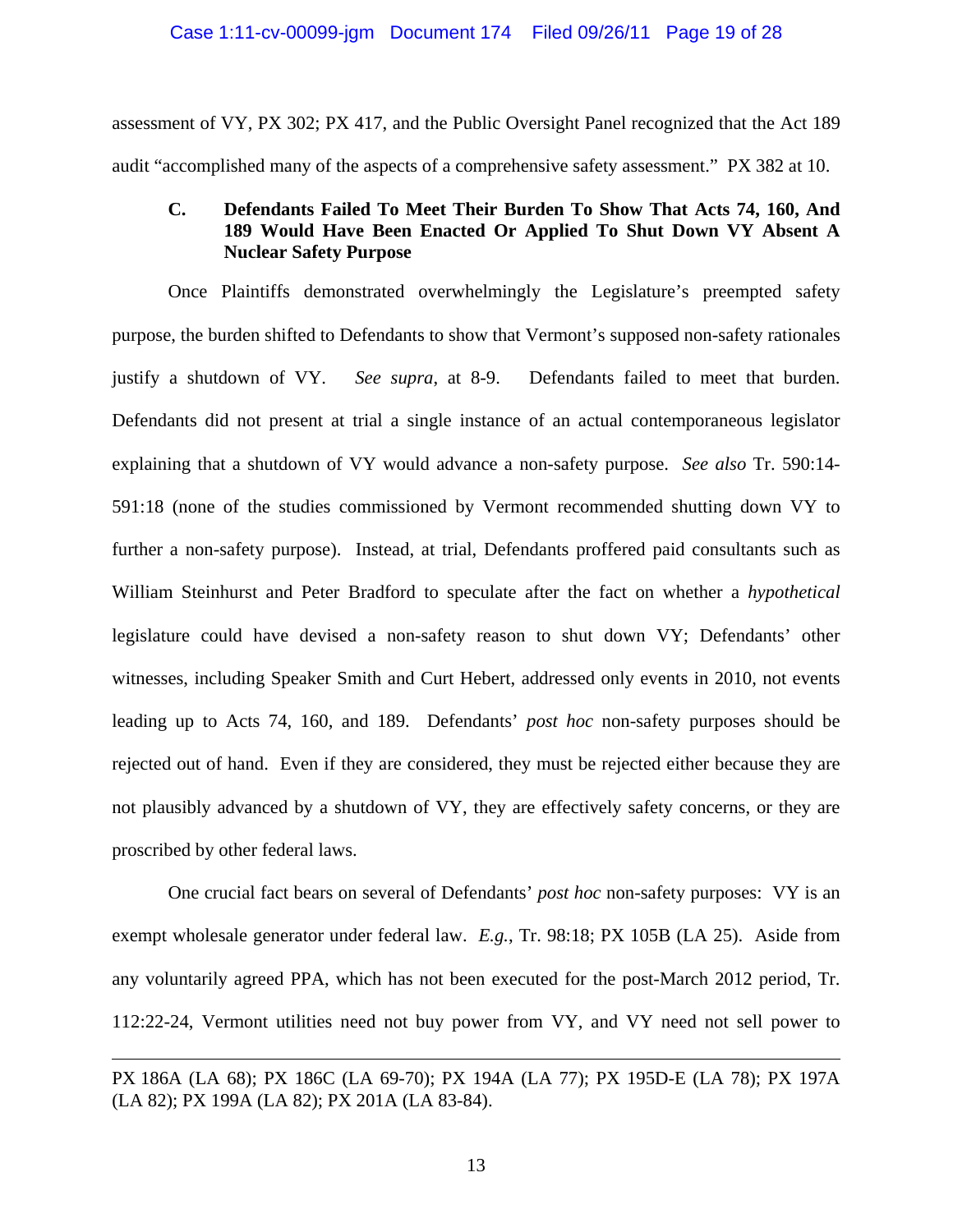Vermont utilities, Tr. 107:11-14;  $488:16-21$ .<sup>14</sup> The FPA thus preempts Vermont's regulation of the economic aspects of VY's operation, including need, cost, reliability, and related state energy planning. *See PG&E*, 461 U.S. at 205-06 (the "broad authority of [FERC under the FPA] over the need for and pricing of electrical power transmitted in interstate commerce" is an "exception" to the tradition that "economic aspects of electrical generation have been regulated for many years and in great detail by the states").

 Reliability. Because Vermont's own studies concluded that VY is in fact reliable, PX 387; PX 391; Tr. 553:19-554:7 (Hinkley), and ISO-NE found that a shutdown of VY may make the grid less reliable, PX 343, 344 (II LA 50), reliability cannot be a plausible non-safety purpose for Vermont's statutory scheme to shut down VY. In fact, Defendants and Vermont legislators used reliability only as "another word for safety," PX 134A (LA 42-44), or looked at VY's ability reliably to produce power only as a consequence of its safety-related systems, *e.g.*, Tr. 508:13-24; PX 127A (LA 38-39). But even if reliability were distinct from safety, a shutdown does not further Vermont's supposed reliability concern because shutting down VY does not improve its reliability, and Vermont can simply choose not to purchase power from VY after March 2012 and instead purchase from suppliers it deems more reliable.

 Energy diversity. Defendants' supposed energy-diversity purpose likewise is not plausibly furthered by shutting down VY. Because Vermont utilities need not purchase power from VY, Vermont's state-regulated utilities may pursue energy diversity by choosing (or being ordered) to purchase from non-nuclear suppliers. Tr. 238:19-239:12 (Steinhurst).<sup>15</sup> (Belying

<sup>14</sup> Legislators were well aware of this fact when enacting Acts 74, 160, and 189, and hence did not reasonably assume that Vermont utilities had to continue to purchase power from VY after March 2012. *See, e.g.*, PX 105C (LA 25); PX 130B (LA 40); PX 134F (LA 46).

Mr. Steinhurst speculated that VY's presence in the regional market could depress power prices, "acting as a dampening effect on the development of alternatives." Tr. 222:3-4. But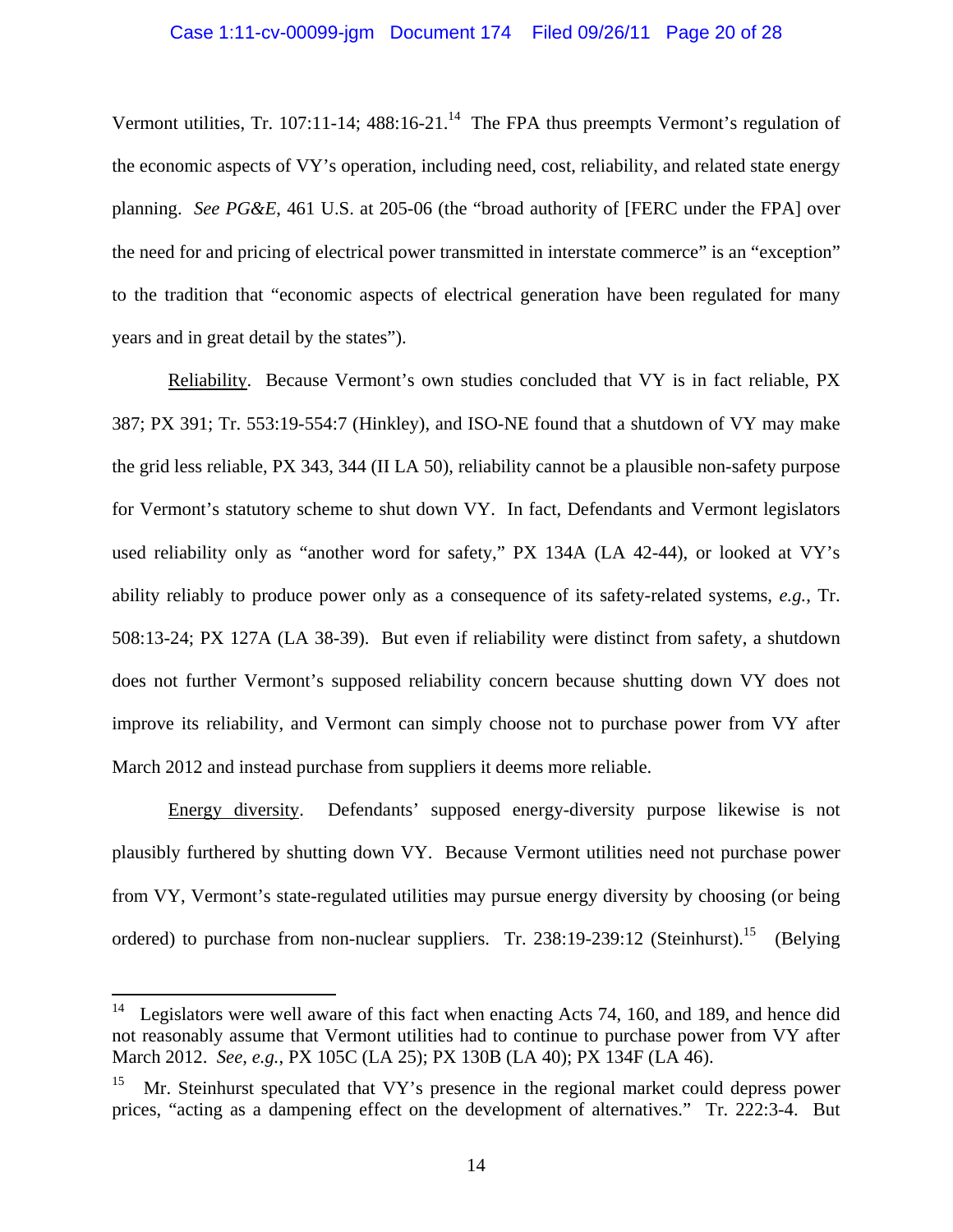### Case 1:11-cv-00099-jgm Document 174 Filed 09/26/11 Page 21 of 28

this purpose, Green Mountain Power recently entered into a PPA to purchase power from New Hampshire's Seabrook nuclear plant. PX 353; Tr. 108:22-25.) Vermont's General Assembly, for its part, is free to promote diverse non-nuclear sources without regard to the status of VY, as it has in fact done through creation of the CEDF and other laws. Tr. 237:6-238:10.

 Trust. Defendants' emphasis on corporate "trustworthiness" begs the question, "trust to do what?" Defendants' witness Curt Hebert explained in his videotaped deposition, and contemporaneous documentary evidence confirms, that it was trust *to keep the plant safe* in the wake of the tritium leak. Thus, Mr. Hebert's May 2010 e-mail phrased the concern as "Credibility of VY Officials in PSB Testimony on Tritium." DX 1251 at QEVY00027712. The e-mail referred to "daily" media stories on the issue, *id.*, and those stories described the issue as safety, *see, e.g.*, DX 1250 at QEVY00027516, as did Mr. Hebert in his videotaped deposition, DX 1379 at 56:11-25. In any event, shutting down VY does not further Vermont's supposed concern about not trusting VY as a business partner—a concern Defendants can satisfy after March 2012 by choosing to purchase power from suppliers that Vermont trusts.

 Decommissioning. The adequacy of VY's decommissioning fund is directly regulated by the NRC because an adequate fund is necessary to nuclear safety in removing the site from service. *See* PX 618; 10 CFR § 30.35; 10 CFR Part 30 App. C; Tr. 397:1-398:15, 585:20-586:9. Thus, as with trust, the concern regarding decommissioning is effectively a concern *about safety*. In any event, Vermont's supposed concern that VY's decommissioning fund is inadequate is not

there is no evidence that this was actually in the mind of any legislator before Acts 74, 160, or 189 were passed, and this rationale is contradicted by Defendants' own evidence that the General Assembly wanted a below-market PPA, *e.g.*, DX 1251 at QEVY00027713; DX 1379 at 91:24- 93:19 (Hebert), and by Mr. Bradford's testimony that diverse power sources have successfully developed notwithstanding the existence of a nuclear power plant in the grid, Tr. 441:18-442:8.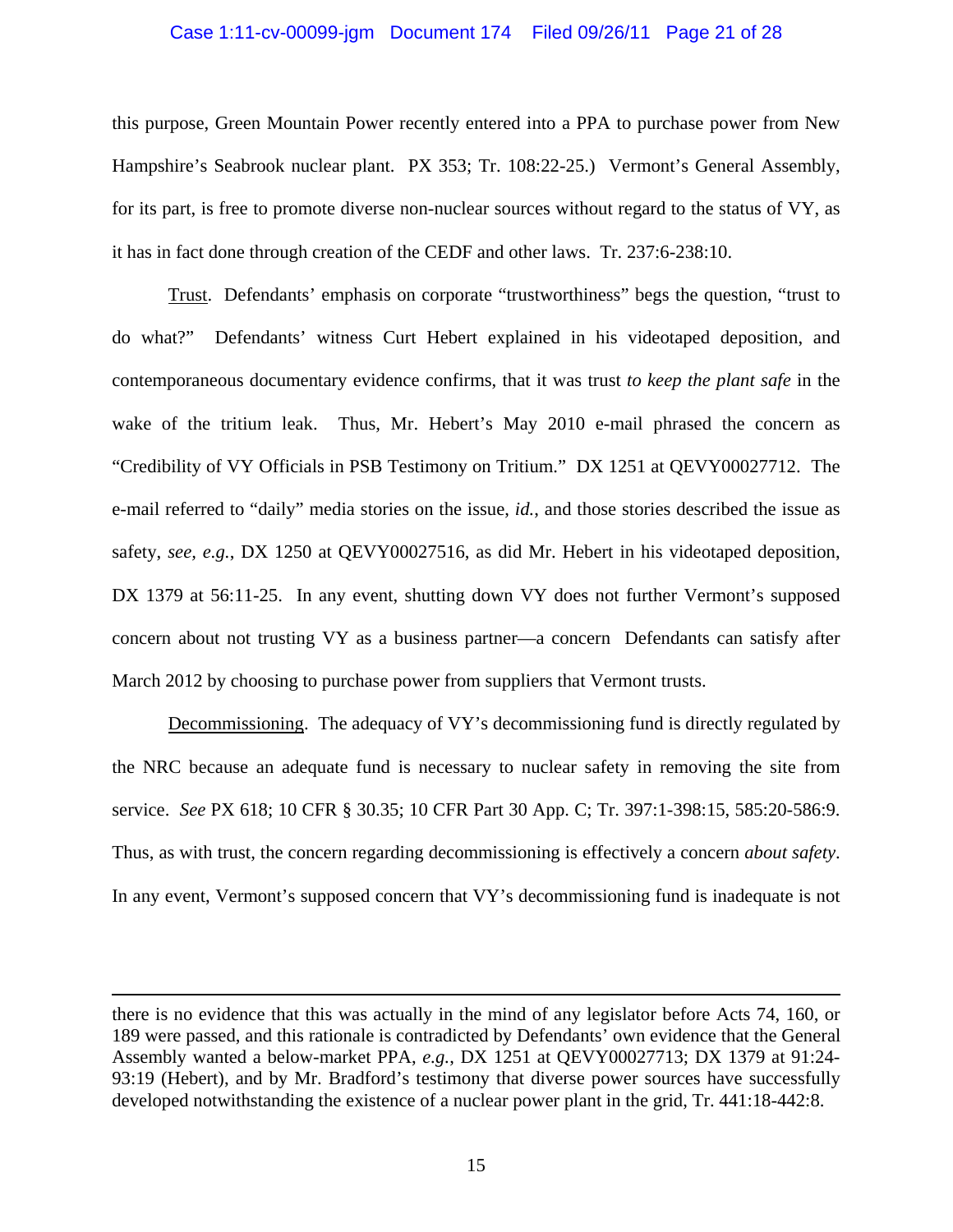### Case 1:11-cv-00099-jgm Document 174 Filed 09/26/11 Page 22 of 28

plausibly furthered by shutting down VY in 2012, for decommissioning VY reduces available decommissioning funds. PX 327 at 6-14 (Vermont-commissioned GDS Report).<sup>16</sup>

 Enexus. The supposed "Enexus" concern again is a concern about decommissioning and hence about safety. As Mr. Hebert explained in his 2010 e-mail, the concern was that the new Enexus entity would be "inadequately capitalized" and therefore that, by spinning off VY into Enexus, Entergy would "shed decommissioning risk and ultimately stick Vermont taxpayers with the cost of decommissioning VY." DX 1251 at QEVY00027712. But even if the Enexus concern could be characterized as distinct from safety, it is again not plausibly furthered by shutting down VY. Rather, the logical response to the Enexus concern would be to deny Plaintiffs authorization to spin VY off into Enexus, as the PSB in fact did.<sup>17</sup>

 Lack of a sufficiently favorable PPA. The absence of a sufficiently favorable PPA for the period after March 2012, *see* DX 1379 at 91:24-93:19 (Mr. Hebert's testimony that "a major obstacle to relicensing" was Vermont utilities' and Governor Shumlin's claim that Plaintiffs' PPA offer "wasn't low enough"), is not a plausible reason to shut down VY given Vermont utilities' freedom to purchase from other power suppliers. In any event, this ground for denying a CPG is preempted by the AEA as in fact safety-related,18 or by the FPA, *see* Point V, *infra.*

<sup>16</sup> 16 To the extent the State relies on a theoretical decommissioning interest going further than removal of radioactive elements (the NRC's purview) to clearing the site for greenfield status, *see* Tr. 538:22-539:2, that interest was not invoked by the General Assembly in enacting Acts 74 or 160, and in any event is not plausibly furthered by shutting down VY because the greenfield step of decommissioning will require funds that are diminished by shutting down VY, as explained in the GDS Report.

<sup>&</sup>lt;sup>17</sup> Vt. Pub. Serv. Bd., Dkt. 7404, 2010 WL 2584276 (Vt. Pub. Serv. Bd. June 24, 2010) (final order); *see also Entergy Nuclear Fitzpatrick, LLC*, Nos. 08-E-0077, 10-E-0402, 2010 WL 3297408 (N.Y. Pub. Serv. Comm'n Aug. 19, 2010) (NY PSC's rejection of spin-off of New York plant into Enexus).

<sup>&</sup>lt;sup>18</sup> The legislative history makes clear that the demand for a favorable PPA was itself traceable to the General Assembly's radiological safety concern; the General Assembly wanted financial compensation for the perceived safety risk of having VY on its soil. *E.g.*, PX 80A (LA 20); PX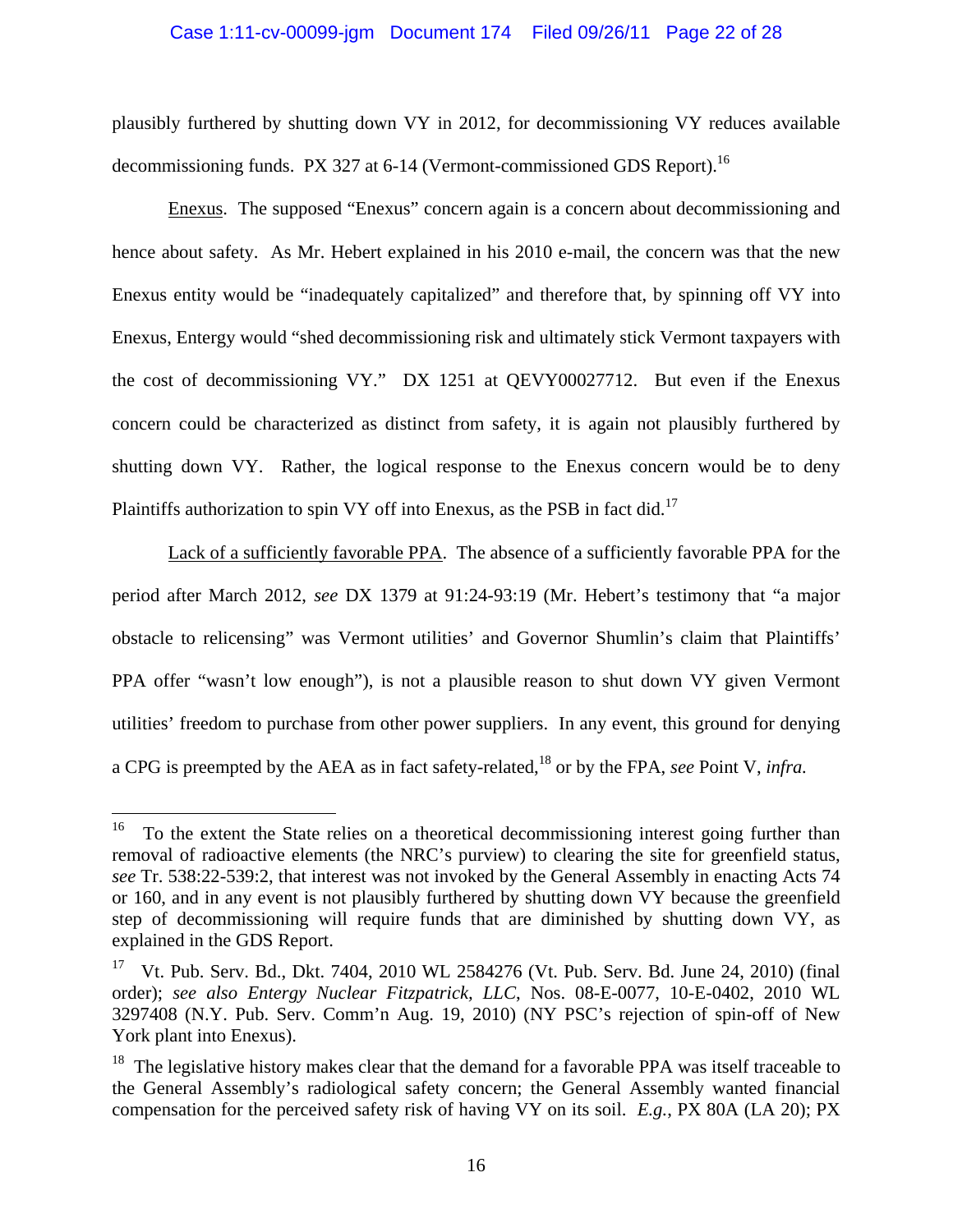Thus, even if Vermont's proffered non-safety concerns were both contemporaneous *and* plausible as reasons to shut down VY, they would not contradict Plaintiffs' showing from the direct evidence that radiological safety was one of the General Assembly's purposes, and they fail to show that the General Assembly would have taken the same actions absent consideration of radiological safety.

## **V. THE FEDERAL POWER ACT AND THE COMMERCE CLAUSE FORBID DEFENDANTS FROM REQUIRING THAT PLAINTIFFS SELL VY'S POWER TO VERMONT UTILITIES AT A BELOW-MARKET PRICE (Counts II and III)**

No State has ever shut down an operating wholesale nuclear plant for failure to offer a below-market PPA. Tr. 497:21-496:2 (Bradford); Tr. 584:16-585:11 (Kee). States have negotiated PPAs with companies as part of the company's initial acquisition of a wholesale plant, but such negotiations occur at arms' length and without the coercion of a threat to shut down an operating plant. Tr. 150:7-151:5. Here, the evidence established that, by contrast, Vermont expressly conditioned the approval of a renewed CPG—a coercive, regulatory measure—on VY agreeing to favorable, below-market rates for Vermont utilities.<sup>19</sup>

Vermont's attempt to impose a rate more favorable than the market-based rate approved by FERC for VY as an exempt wholesale generator for its sale of power is preempted by the

<sup>127</sup>A (LA 38-39); PX 155B (LA 52); PX 186J (LA 72); PX 251C (LA 91-92); *see also* PX 555 at 21 (DPS' David Lamont in PSB Dkt. 7440: "The basis of the bargain should be that ratepayers are afforded a materially favorable power supply agreement in return for accepting certain risks that are unique to a nuclear facility.").

See, e.g., Tr. 151:16-21 ("The utilities were very clear ... that they would need to have, and again they used the terms interchangeably, additional incremental value or a below-market PPA before the State would approve the continued operation of Vermont Yankee."); Tr. 403:21- 404:11 (similar); DX 1379 at 91:24-93:19 ("a major obstacle to relicensing" was Vermont utilities' and Governor Shumlin's claim that Plaintiffs' PPA offer "wasn't low enough"); PX 557 at 60-62 & n.37 (similar statement in DPS brief); PX 555 at 21 (similar); PX 367 & 520 (letters to Mr. Thayer from Governor Shumlin and Speaker Smith regarding need for favorable PPA); Tr. 406:18-407:11 (PSB's David Coen indicated that "if there was not a [PPA], … it was going to be very difficult for [relicensing] to proceed").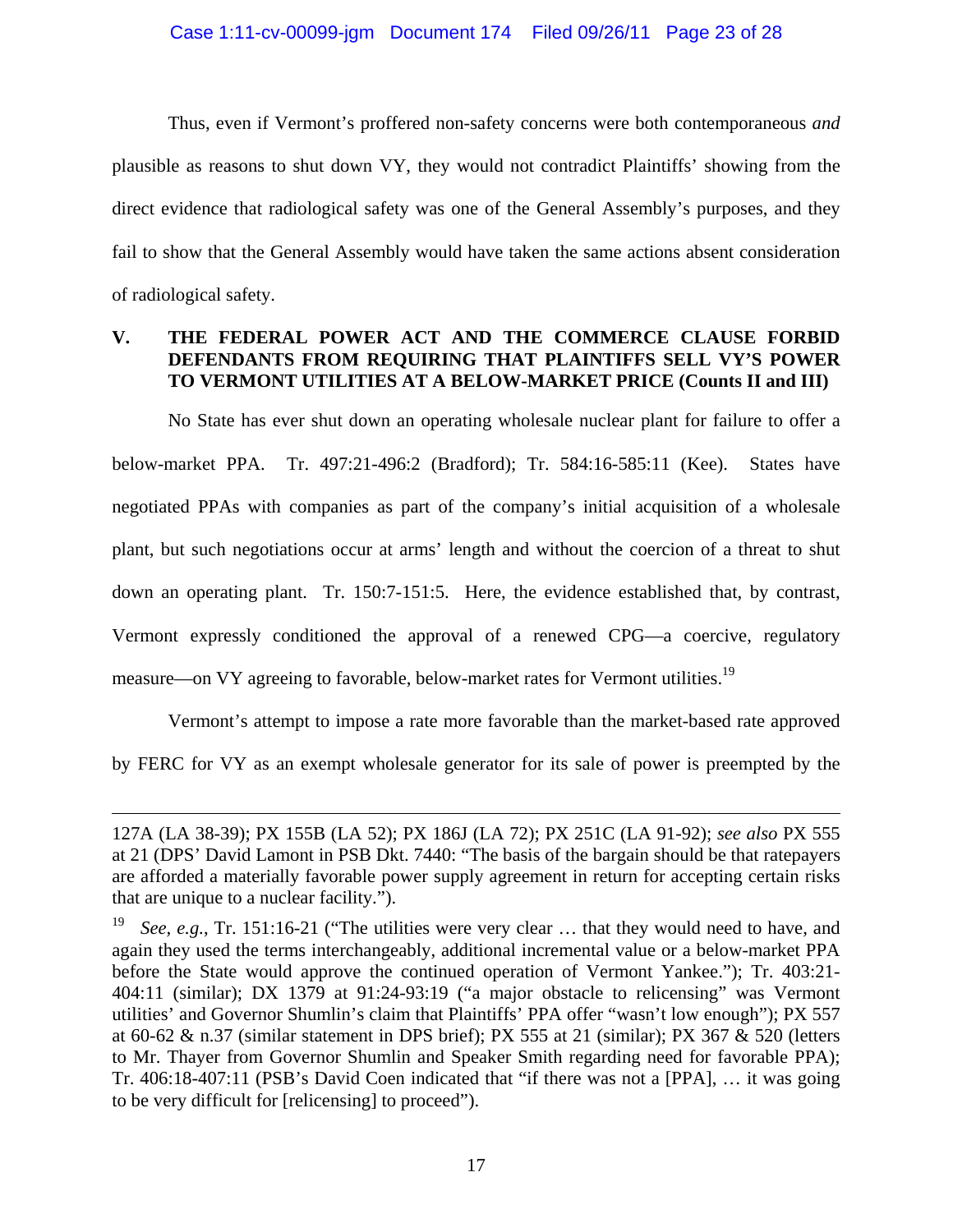### Case 1:11-cv-00099-jgm Document 174 Filed 09/26/11 Page 24 of 28

FPA (Count II). Specifically, because the "favorable" rates required by Vermont differ from those that would result from arms-length negotiations, the FPA preempts Vermont's insistence on a below-market PPA as a condition of continued operation.<sup>20</sup> Defendants resist (DPreT 18) Plaintiffs' reliance on the "filed-rate" doctrine, but Defendants ignore decisions holding that market-based rates are subject to it. *See, e.g.*, *Tex. Commercial Energy v. TXU Energy, Inc.*, 413 F.3d 503, 510 (5th Cir. 2005); *Pub. Util. Dist. No. 1 of Grays Harbor County v. IDACORP Inc.*, 379 F.3d 641, 651 (9th Cir. 2004); *Town of Norwood v. New Eng. Power Co.*, 202 F.3d 408, 419 (1st Cir. 2000).

Vermont's below-market PPA condition also violates the Dormant Commerce Clause (Count III) by facially discriminating against out-of-state interests. *See, e.g.*, *New Eng. Power Co. v. New Hampshire*, 455 U.S. 331, 336, 339 (1982). Vermont may not require Plaintiffs to charge a higher price to out-of-state utilities than they would to Vermont utilities.

## **VI. PLAINTIFFS' REQUESTED RELIEF**

1

- A. The Court should declare facially invalid, as preempted by the AEA, Section 2 of Act 74 (10 V.S.A. § 6522), Act 160 (30 V.S.A. §§ 248(e)(2), (m), 254), and Act 189 (not codified).
- B. The Court should permanently enjoin Defendants, as preempted by the AEA, from enforcing Acts 74, 160, and 189 against VY; or from denying VY a CPG for

<sup>&</sup>lt;sup>20</sup> Defendants erroneously assert that FERC must "approve" any (and thus a below-market) PPA. DPreT 18. In fact, exempt wholesale generators merely *submit* information about their PPAs to FERC on an *ex post* quarterly basis, which does not lead to FERC approval. 18 C.F.R. § 35.4.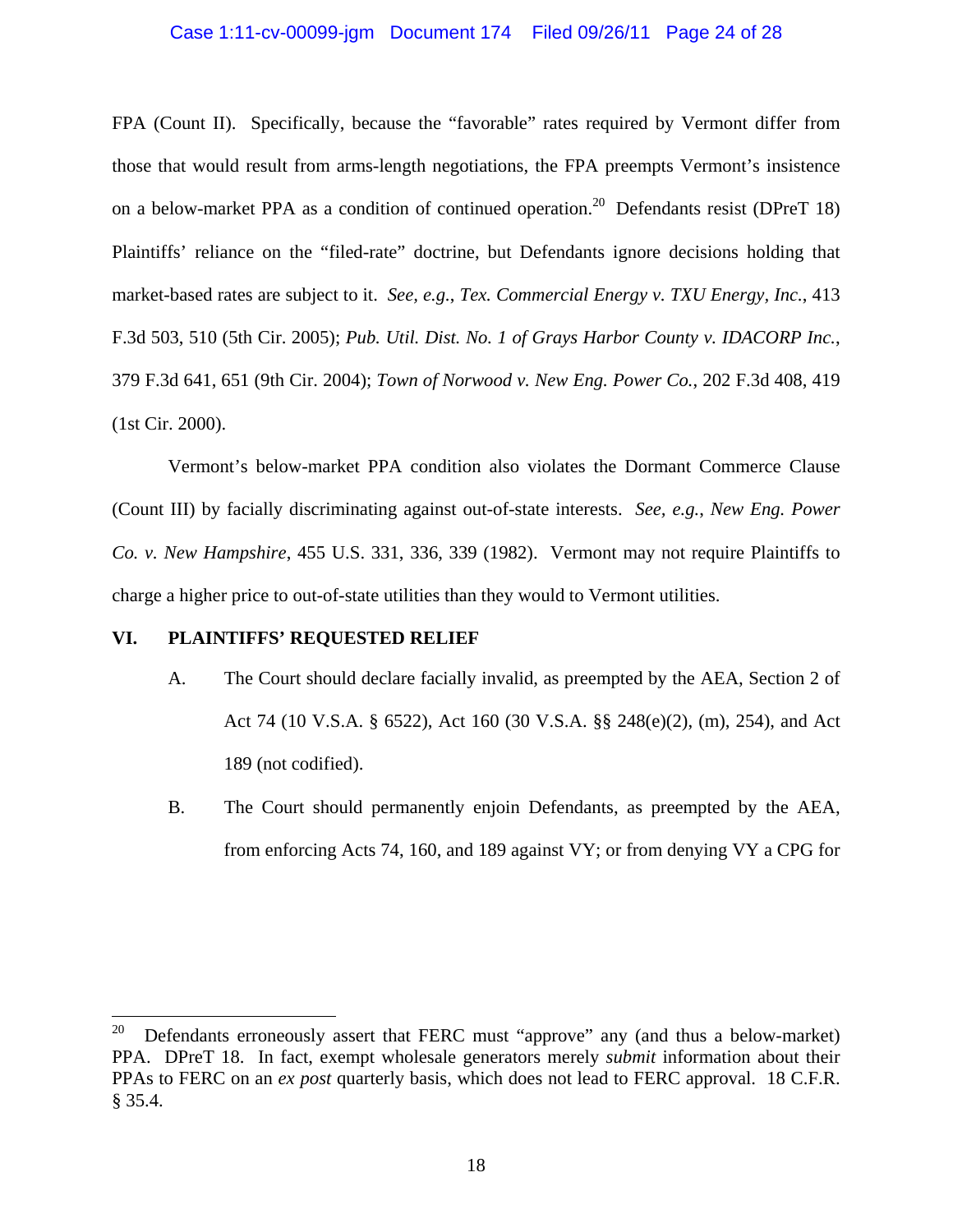continued operation based on consideration of the invalidated Acts 74, 160, and 189, or of any studies or evidence derived therefrom. $21$ 

- C. The Court should permanently enjoin Defendants, as preempted by the AEA, from denying VY a CPG for continued operation or otherwise regulating VY based on concerns about radiological safety or pretexts for radiological safety concerns or inevitable consequences of radiological safety concerns.
- D. The Court should permanently enjoin Defendants, as preempted by the FPA and/or prohibited by the Dormant Commerce Clause, from denying a CPG for continued operation on the basis in whole or in part that VY (an exempt wholesale generator) has not agreed to sell and/or will not be selling favorably priced power to Vermont utilities, or otherwise regulating VY on that basis.
- E. The Court should permanently enjoin Defendants, as preempted by the FPA, from denying a CPG for continued operation of VY (an exempt wholesale generator) on the basis in whole or in part of "need, reliability, [or] cost," *PG&E*, 461 U.S. at 205, including the effect of VY on energy diversity, or otherwise regulating VY on that basis.
- F. The Court should permanently enjoin Defendants from taking any action designed to, or having the effect of, forcing VY to curtail operations pending a decision by

 $21\,$ 21 In particular, the PSB should be barred from considering Act 189 and the resulting audit and supplemental audit, as Act 160 otherwise would have required. *See* 30 V.S.A. § 254(c) (requiring PSB to consider "the objectives of the studies to be arranged by the department … and the general and specific issues that the studies are required to address"); *id.* § 254(b)(2)(B) (objectives include "public health").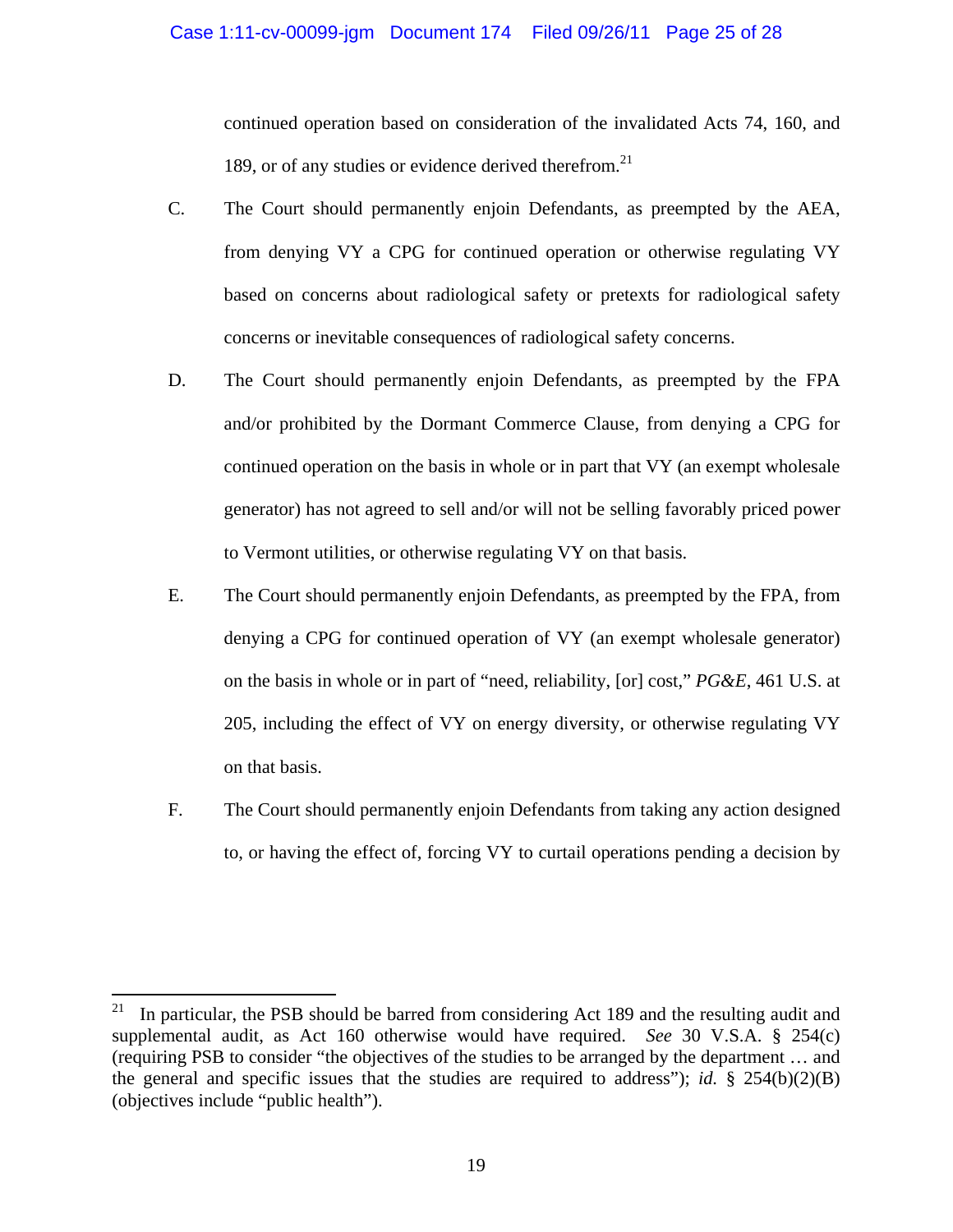the PSB on Plaintiffs' petition for a CPG for continued operation of VY, and any judicial review of that PSB decision.<sup>22</sup>

- G. The Court should retain jurisdiction over the parties and the subject matter of the Injunction to enforce its terms.
- H. The Court should grant such other and further relief as the Court deems appropriate.

## **CONCLUSION**

The Court should enter an order granting the relief requested in Point VI, *supra*.

Dated: September 26, 2011 Respectfully submitted,

Entergy Nuclear Vermont Yankee, LLC and Entergy Nuclear Operations, Inc.

By their attorneys,

s/ Kathleen M. Sullivan Kathleen M. Sullivan (*pro hac vice*) Faith E. Gay (*pro hac vice*) Robert Juman (*pro hac vice*) Sanford I. Weisburst (*pro hac vice*) William B. Adams (*pro hac vice*) QUINN EMANUEL URQUHART & SULLIVAN, LLP 51 Madison Avenue, 22nd Floor New York, New York 10010 Telephone: (212) 849-7000 Fax: (212) 849-7100

s/ Robert B. Hemley Robert B. Hemley Matthew B. Byrne GRAVEL & SHEA 76 St. Paul Street, 7th Floor P.O. Box 369

 $22\,$ 22 *See* 3 V.S.A. § 814(b) (Vermont's timely renewal rule for "licenses"); *In re Entergy Nuclear Vt. Yankee Discharge Permit*, 989 A.2d 563, 569 n.4 (Vt. 2009) (applying § 814(b) to an application for a "permit"); *cf.* 10 C.F.R. § 2.109 (NRC's timely renewal rule).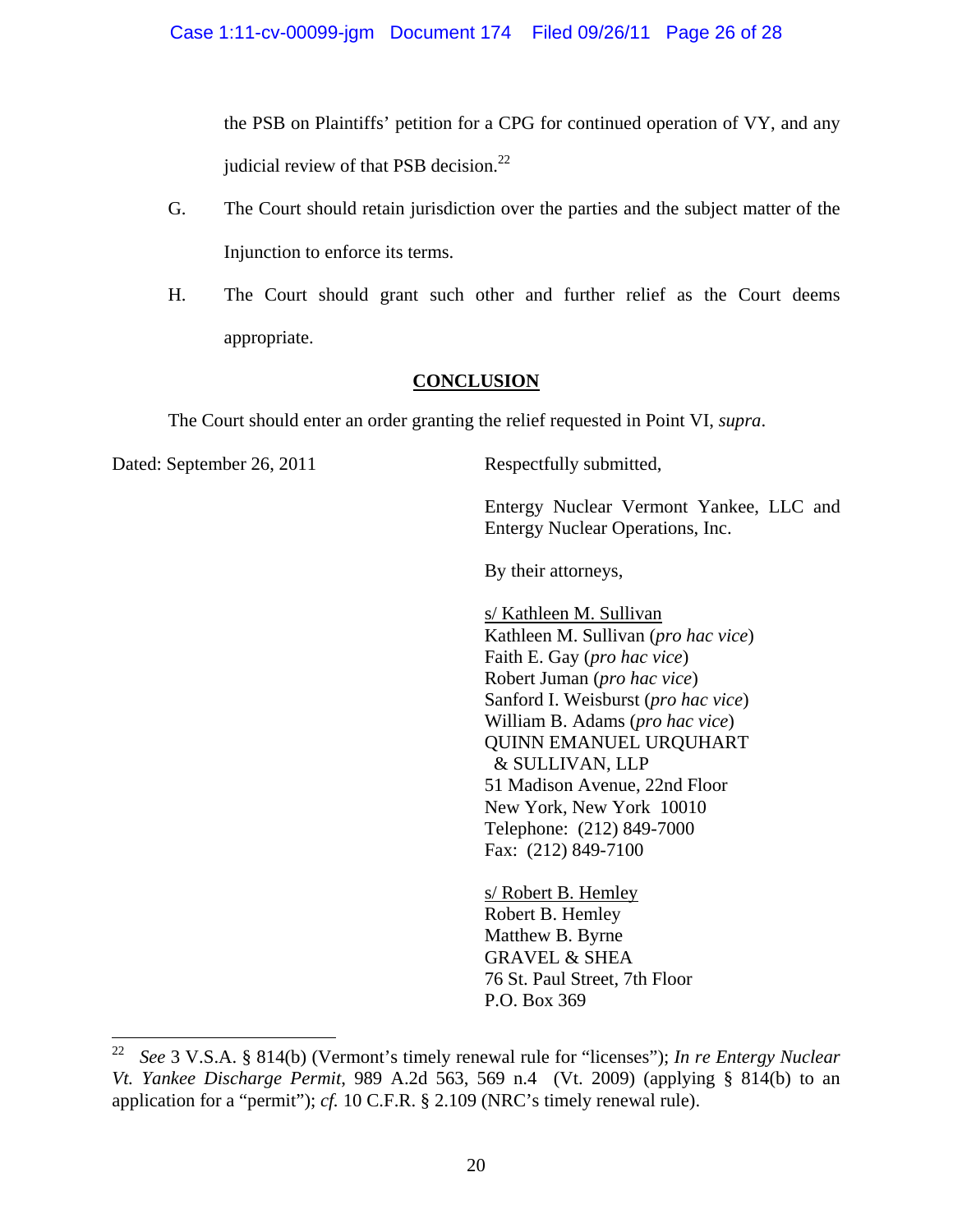Burlington, VT 05402-0369 Telephone: (802) 658-0220 Fax: (802) 658-1456